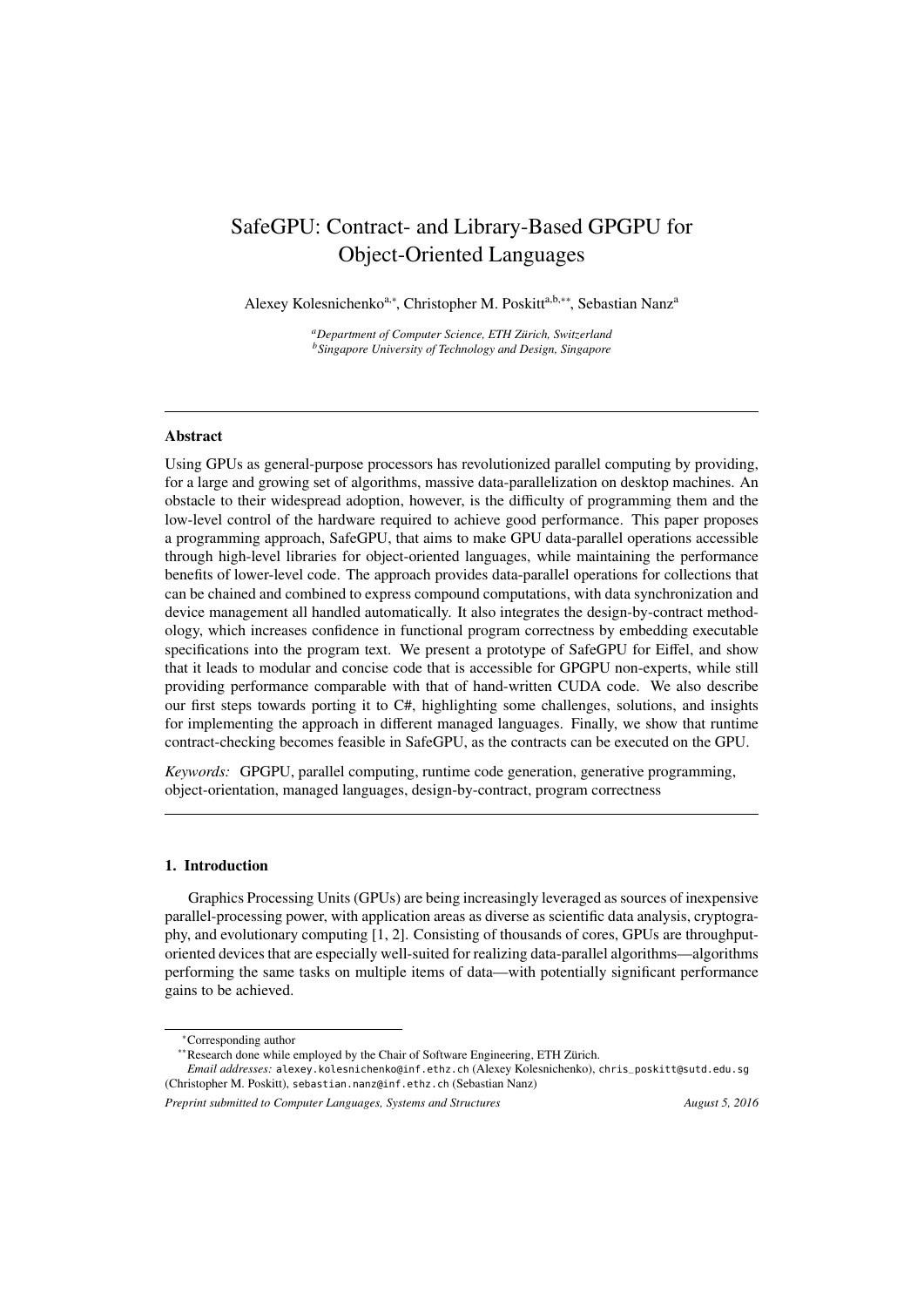The CUDA [3] and OpenCL [4] languages support the programming of GPUs for applications beyond graphics in an approach now known as General-Purpose computing on GPUs (GPGPU). They provide programmers with fine-grained control over hardware at the  $C_{++}$  level of abstraction. This control, however, is a double-edged sword: while it facilitates advanced, hardware-specific fine-tuning techniques, it does so at the cost of working within very restrictive and low-level programming models. Recursion, for example, is among the standard programming concepts prohibited. Furthermore, dynamic memory management is completely absent, meaning that programmers themselves must explicitly manage the allocation of memory and the movement of data. While possibly acceptable for experienced GPU programmers, these issues pose a significant difficulty to others, and are an obstacle to more widespread adoption.

Such challenges have not gone unnoticed: there has been a plethora of attempts to reduce the burden on programmers. Several algorithmic skeleton frameworks for C++ have been extended—or purpose built—to support the orchestration of GPU computations, expressed in terms of programming patterns that leave the parallelism implicit [5, 6, 7, 8, 9]. Furthermore, higher-level languages have seen new libraries, extensions, and compilers that allow for GPU programming at more comprehensible levels of abstraction, with various degrees of automatic device and memory management [10, 11, 12, 13, 14, 15].

These advances have made strides in the right direction, but the burden on the programmer can be lifted further still. Some approaches (e.g., [14]) still necessitate an understanding of relatively low-level GPU concepts such as barrier-based synchronization between threads; a mechanism that can lead easily to perplexing concurrency faults such as data races or barrier divergence. Such concepts can stifle the productivity of programmers and remain an obstacle to broadening the adoption of GPGPU. Other approaches (e.g., [10]) successfully abstract away from them, but require programmers to migrate to dedicated languages. Furthermore, to our knowledge, no existing approach has explored the possibility of integrating mechanisms or methodologies for specifying and monitoring the correctness of high-level GPU code, missing an opportunity to support the development of reliable programs. Our work has been motivated by the challenge of addressing these issues within a high-level language without depriving programmers of the potential performance boosts for data-parallel problems [16].

This paper proposes SafeGPU, a programming approach that aims to make GPGPU accessible through high-level libraries for object-oriented languages, while maintaining the performance benefits of lower-level code. Our approach aims for users to focus entirely on functionality: programmers are provided with primitive data-parallel operations (e.g., sum, max, map) for collections that can be combined to express complex computations, with data synchronization and low-level device management all handled automatically. We present a prototype of SafeGPU for Eiffel [17], built upon a new binding with CUDA, and show that it leads to modular and concise code that is accessible for GPGPU non-experts, as well as providing performance comparable with that of hand-written CUDA code. This is achieved by deferring the generation of CUDA kernels such that the execution of pending operations can be optimized by combining them. We also present a report of our first steps towards porting SafeGPU to C#, highlighting some challenges, solutions, and insights for implementing the approach in different managed languages.

Furthermore, to support the development of safe and functionally correct GPU code, we integrate the design-by-contract [18] methodology that is native to Eiffel (and provided by the Code Contracts library [19] for C#). In particular, SafeGPU supports the annotation of high-level GPU programs with executable preconditions, postconditions, and invariants, together specifying the properties that should hold before and after the execution of methods. In languages supporting design-by-contract, such annotations can be checked dynamically at runtime, but the significant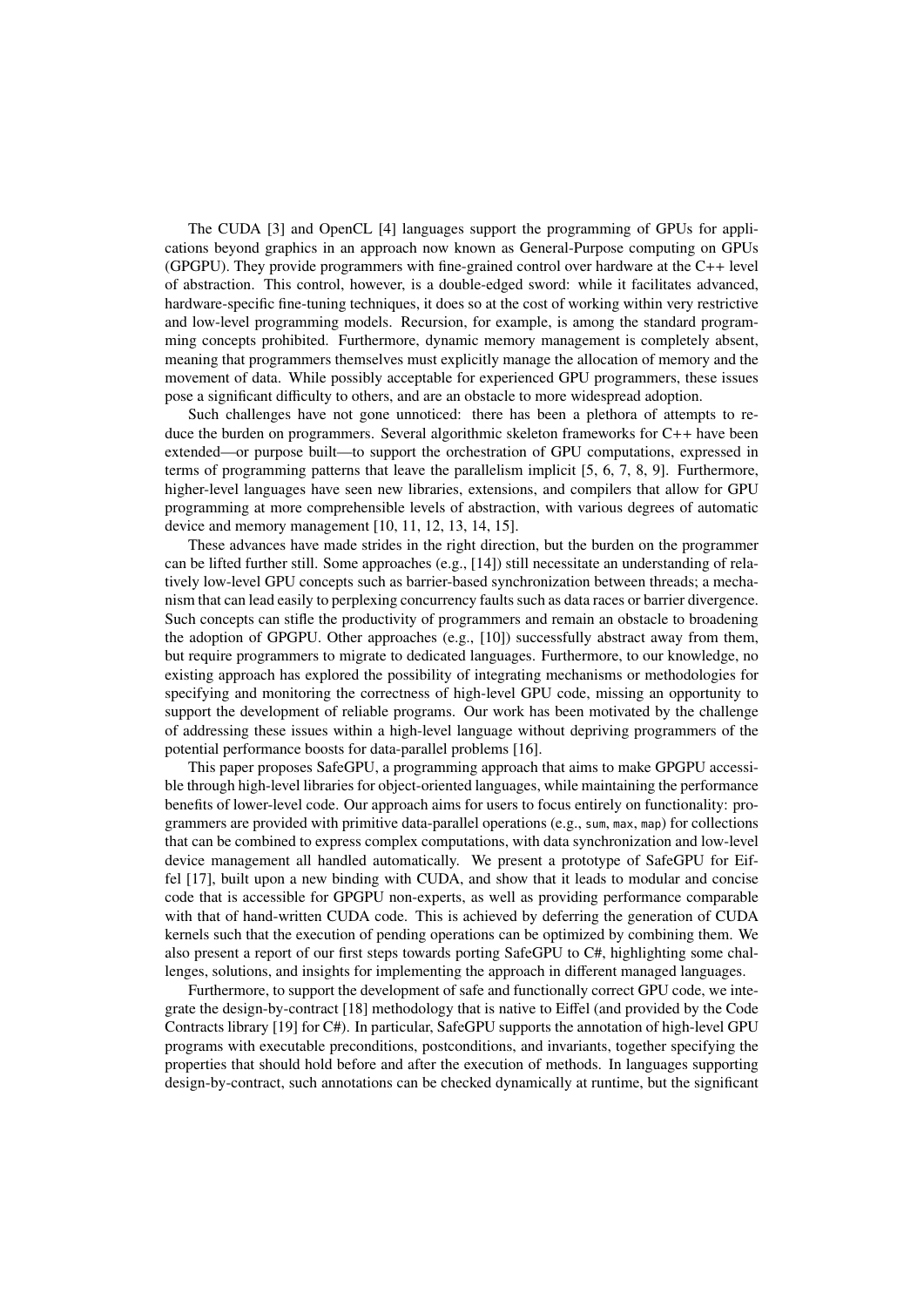overhead incurred means that they are often disabled outside of debugging. With SafeGPU, contracts can be constructed from the data-parallel primitives, allowing for them to be monitored at runtime with little overhead by executing them on the GPU.

The contribution of this work is thus an approach and library for GPU programming that:

- embraces the *object-oriented paradigm*, shielding programmers from the low-level requirements of the CUDA model without depriving them of the performance benefits;
- is *modular* and *efficient*, supporting the programming of compound computations through the composition of primitive operations with a dedicated kernel optimization strategy;
- supports the writing of *safe* and *functionally correct code* via contracts, monitored at runtime with little overhead.

This is a revised and extended version of our GPCE '15 paper [20], with the following new content:

- first steps towards porting SafeGPU to a second language, C#, accompanied by additional examples;
- the integration of our C# port with Code Contracts, a library-based contract framework (in contrast to the natively supported contracts of Eiffel);
- initial support for transferring class-based data (i.e., beyond primitive data) to the GPU;
- a new section on implementing SafeGPU in managed languages, focusing on data transfer, translating customized program logic, and obtaining deterministic memory management;
- an expanded API section, with additional operation tables for vectors and matrices;
- an expanded discussion on future work, in particular, our plans to support multi-GPU systems.

The rest of the paper is organized as follows. Section 2 provides an overview of the SafeGPU approach, its capabilities, and how it is implemented. Section 3 explores the CUDA binding and library APIs in more detail. Section 4 describes how design-by-contract is integrated. Section 5 discusses in detail key aspects and challenges of the prototype implementations. Section 6 presents our kernel generation and optimization strategies. Section 7 evaluates performance, code size, and contract checking across a selection of benchmark programs. Section 8 reviews some related work. In Section 9, we conclude, and propose some future work.

# 2. Overview of the SafeGPU Approach

In this section we provide an overview of the programming style supported by SafeGPU, present a simple example, and explain how the integration with CUDA is achieved (see Section 5 for an extended discussion on implementation issues).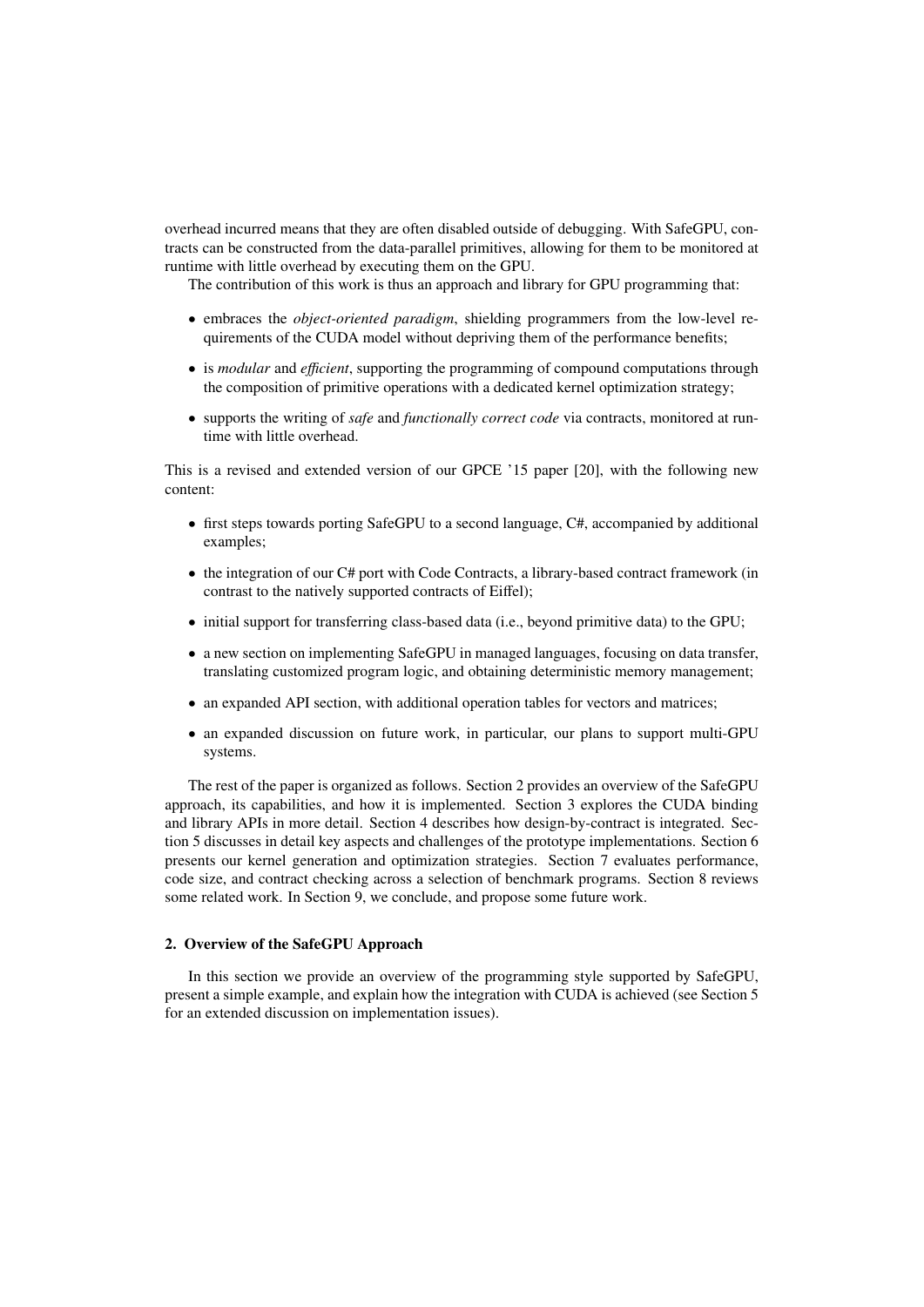# *2.1. Programming Style*

CUDA kernels—the functions that run on the GPU—are executed by an array of threads, with each thread executing the same code on different data. Many computational tasks fit to this execution model very naturally (e.g., matrix multiplication, vector addition). Many tasks, however, do not, and can only be realized with non-trivial reductions. This difficulty increases when writing complex, multistage algorithms: combining subtasks into a larger kernel can be challenging, and there is little support for modularity.

In contrast, SafeGPU emphasizes the development of GPU programs in terms of simple, compositional "building blocks." For a selection of common data structures including collections, vectors, and matrices, the library provides sets of built-in primitive operations. While individually these operations are simple and intuitive to grasp (e.g., sum, max, map), they can also be combined and chained together to generate complex GPU computations, without the developer ever needing to think about the manipulation of kernels. The aim is to allow for developers to focus entirely on functionality, with the library itself responsible for generating kernels and applying optimizations (e.g., combining them). This focus on functionality extends to correctness, with SafeGPU supporting the annotation of programs with contracts that can be monitored efficiently at runtime.

Before we expand on these different aspects of the library, consider the simple example for Eiffel in Listing 1, which illustrates how a SafeGPU program can be constructed in practice.

```
matrix_transpose_vector_mult (matrix: G_MATRIX[DOUBLE]; vector: G_VECTOR[DOUBLE]): G_MATRIX
    [ DOUBLE ]
 r e q u i r e
    matrix \, rows = vector \, countdo
    Result := matrix . transpose . right_multiply (vector)
 ensure
    Result . rows = matrix . columns
    . columns = 1
 end
```
Listing 1: Transposed matrix-vector multiplication in SafeGPU for Eiffel

The method takes as input a matrix and a vector, then returns the result of transposing the matrix and multiplying the vector. The computation is expressed in one line through the chaining of two compact, primitive operations from the API for matrices—transpose and right\_multiply —from which the CUDA code is automatically generated. Furthermore, because the latter of the operations is only defined for inputs of certain sizes ( $N \times M$  matrix; *M* dimension vector), the method is annotated with a precondition in the **require** clause, expressing that the size of the input vector should be equal to the number of rows in the matrix (rows, not columns, since it will be transposed). Similarly, the postcondition in the **ensure** clause expresses the expected dimensions of the resulting matrix. Both of these properties can be monitored at runtime, with the precondition checked upon entering the method, and the postcondition checked upon exiting.

# *2.2. CUDA Integration*

SafeGPU provides two conceptual levels of integration with CUDA: a binding and a library level. The binding level provides a minimalistic API to run raw CUDA code within the highlevel language, similar to bindings like PyCUDA [21] and JCUDA [22], and is intended for experienced users who need more fine-grained control over the GPU. The library level is built on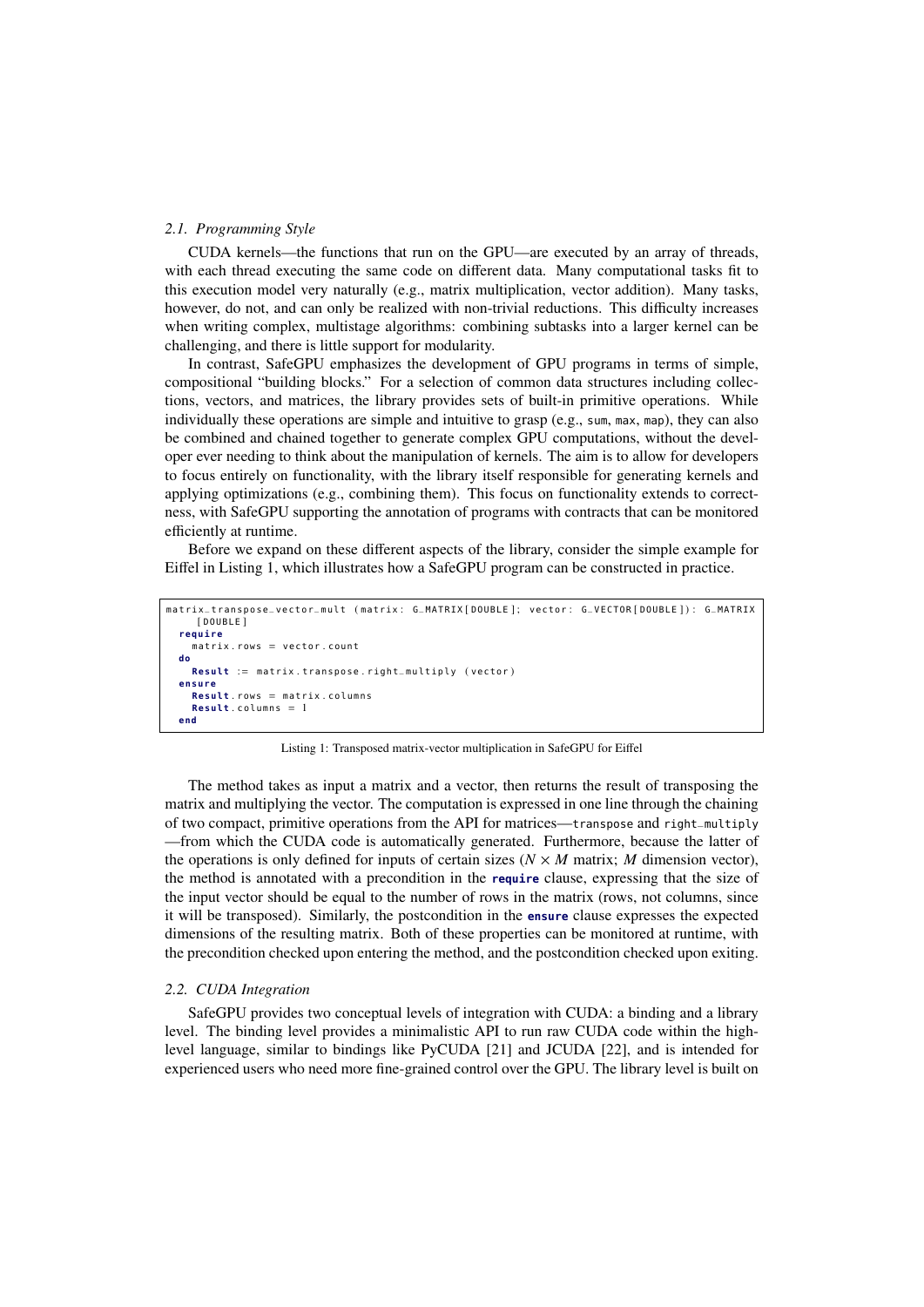top of the binding, and provides the data structures, primitive operations, contracts, and kernelgeneration facilities that form the focus of this paper.



Figure 1: Runtime integration of CUDA with SafeGPU for Eiffel

In Eiffel, the runtime integration with CUDA (Figure 1) is achieved using the language's built-in mechanisms for interfacing with C++, allowing it to call the CUDA-specific functions it needs for initialization, data transfers, and device synchronization. These steps are handled automatically by SafeGPU for both the binding and library levels, minimizing the amount of boilerplate code. Given a source kernel, whether handwritten at the binding level or generated from the library one, the nvcc compiler generates a .ptx file containing a CUDA module that the library can then use to launch the kernel.

In languages such as C#, which have existing CUDA bindings, the integration of SafeGPU is simplified as the kernels the library generates can be passed to those bindings directly.

### 3. Design of the API

In the following, we describe in more detail the two levels of SafeGPU's API. First, we consider the binding level, which allows expert users to run CUDA code from within an objectoriented language. Then we turn to the library level, and in particular, its three basic classes for collections, vectors, and matrices. The operations provided by the API are described in the context of our principal implementation for Eiffel.

#### *3.1. CUDA Binding*

The binding API provides handles to access the GPU and raw memory. Programming with this API requires effort comparable to plain CUDA solutions, so it is therefore not a user-level API; its main purpose is to provide functionality for the library API built on top of it.

Table 1 provides details about the API's classes. The two main classes are CUDA\_KERNEL and CUDA\_DATA\_HANDLE. The former encapsulates a CUDA kernel; the latter represents a contiguous sequence of uniform objects, e.g., a single-dimensional array.

# *3.2. Collections*

Collections are the most abstract container type provided by SafeGPU: the majority of bulk operations—operating on an entire collection—are defined here. Collections are array-based, i.e., they have bounded capacity and count, and their items can be accessed by index. Collections do not automatically resize, but new ones with different sizes can be created using the methods of the class.

The key methods of the collection API are given in Table 2 and described in the following. Note that in Eiffel, **like Current** denotes the type of the current object.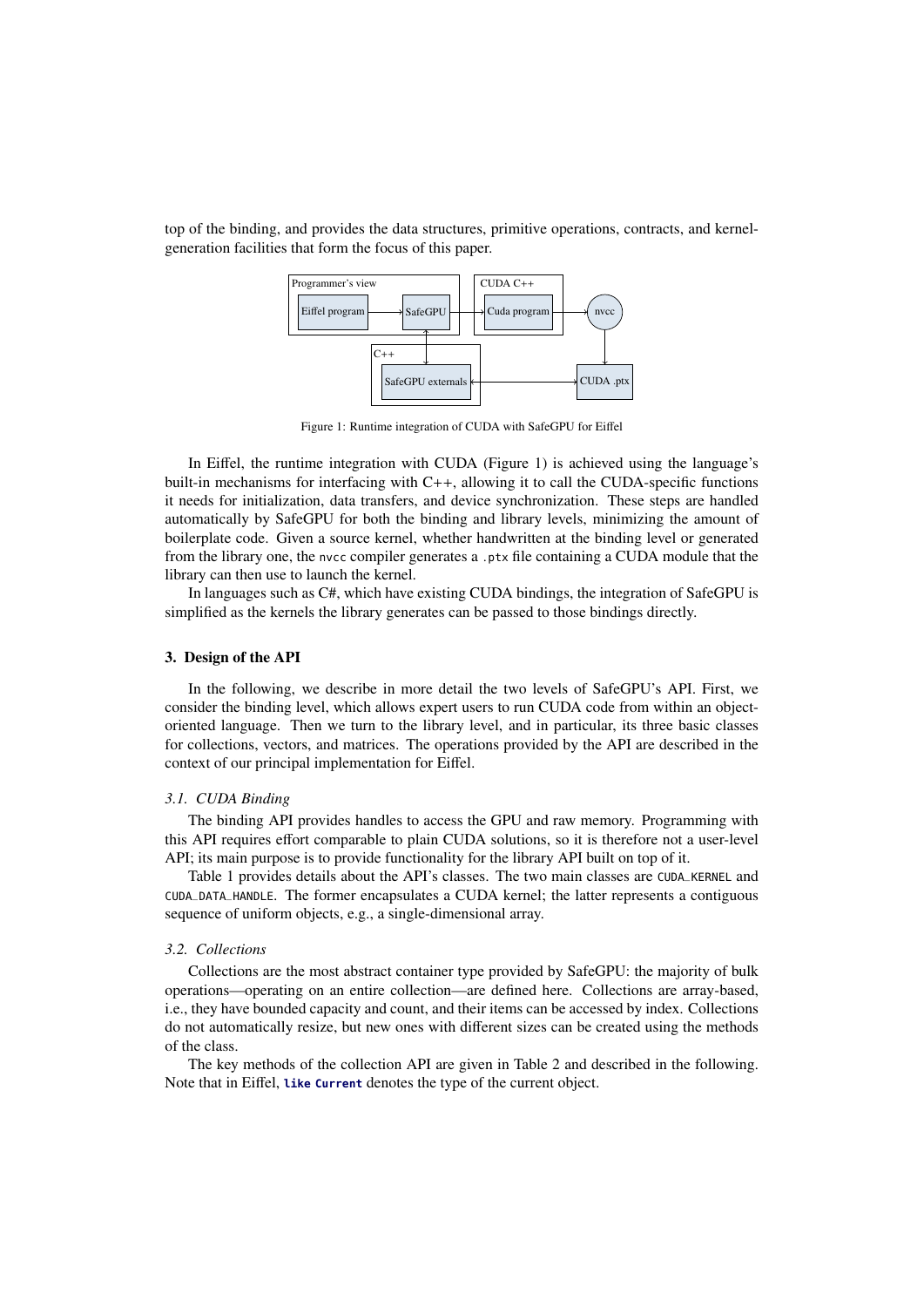Table 1: Binding API

| class              | description                                                                                                                                                                                                             |
|--------------------|-------------------------------------------------------------------------------------------------------------------------------------------------------------------------------------------------------------------------|
| CUDA_DATA_HANDLE   | Represents a handle to a device mem-<br>ory location. Supports scalar, vector, and<br>multi-dimensional data. Can be created<br>from (and converted to) standard ARRAYS.                                                |
| CUDA INTEROP       | Encapsulates low-level device opera-<br>tions, such as initialization, memory al-<br>location, and data transfer.                                                                                                       |
| <b>CUDA_KERNEL</b> | Represents a CUDA kernel, ready for ex-<br>ecution. Can contain an arbitrary num-<br>ber of CUDA_DATA_HANDLE kernel inputs,<br>one of which is used as output. Can be<br>launched with configurable shared mem-<br>ory. |
| LAUNCH_PARAMS      | Encapsulates the grid setup and shared<br>memory size required to launch a<br>CUDA_KERNEL.                                                                                                                              |
| KERNEL_LOADER      | Responsible for loading CUDA kernels<br>into the calling process. If necessary, per-<br>forms a kernel compilation. Can load<br>kernels from a file or from a string.                                                   |

A SafeGPU collection can be created using the method from\_array, which creates its content from that of an Eiffel array: as an array's content is contiguous, a single call to CUDA's analogue of memcpy suffices. Individual elements of the collection can then be accessed through the method item, and the total number of elements is returned by count. The method concatenate is used to join the elements of two containers and the method subset resizes a given collection to a subset.

The core part of the API design consists of methods for transforming, filtering, and querying collections. All of these methods make use of Eiffel's functional capabilities in the form of *agents*, which represent operations that are applied in different ways to all the elements of a collection (in the C# port, we use *delegates*—see Section 5). Agents can be one of three types: *procedures*, which express transformations to be applied to elements (but do not return results); *functions*, which return results for elements (but unlike procedures, are side-effect free); or *predicates*, which are Boolean expressions.

To construct a new collection from an existing one, the API provides the transformation methods for\_each and map. The former applies a procedure agent to each element of the collection, whereas the latter applies a function agent. For example, the call

<sup>c</sup>.for\_each (**agent** (a: INT) **do** <sup>a</sup> := <sup>a</sup> \* 2 **end**)

represents an application of for\_each to an integer collection c, customized with a procedure that doubles every element. In contrast, the call

c.map (**agent** (a: INT): DOUBLE **do Result** := sqrt (a) **end**)

creates from an integer collection c a collection of doubles, with each element the square root of the corresponding element in c.

To filter or query a collection, the API provides the methods filter, for\_all, and exists,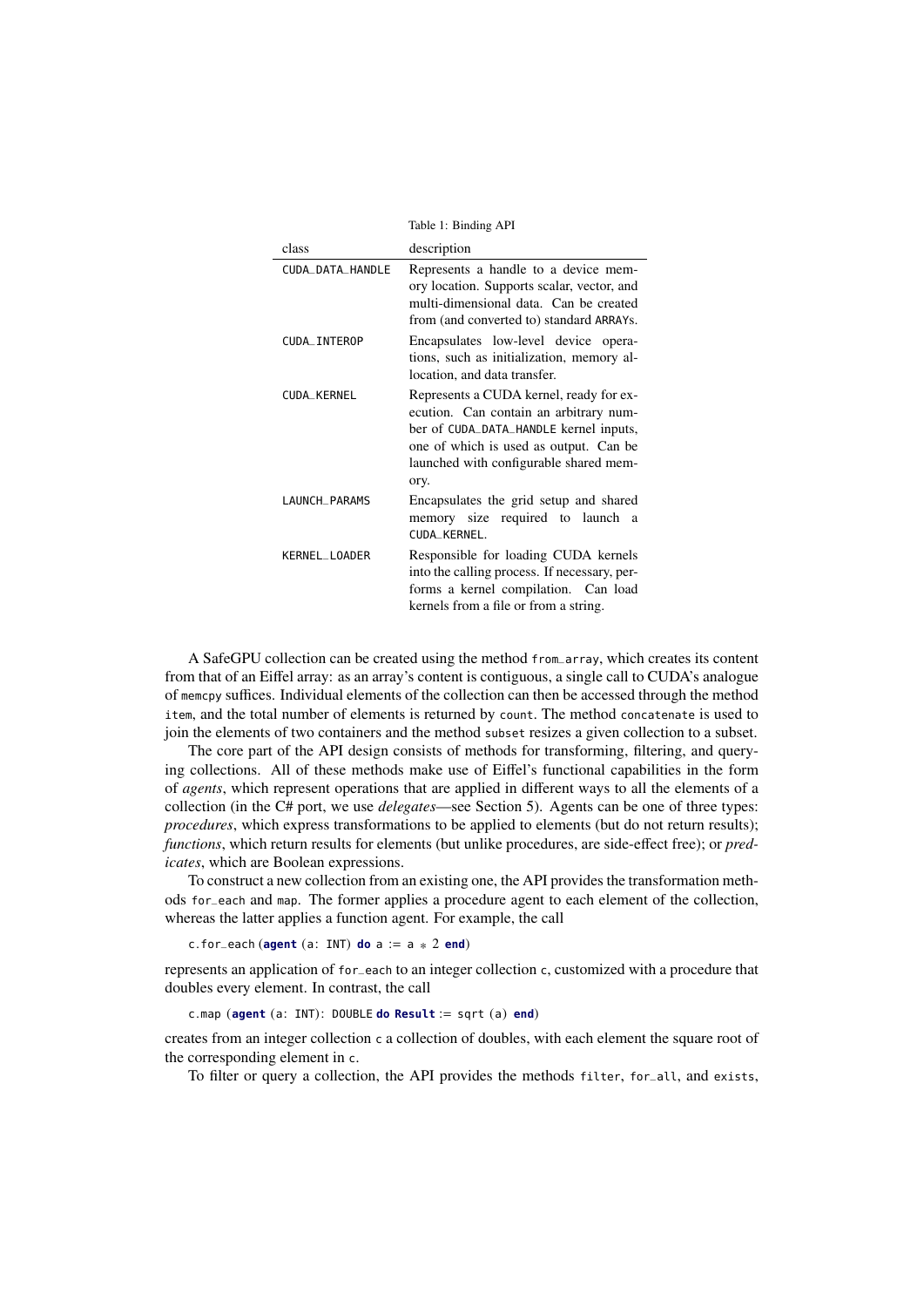Table 2: Collection API

| Table 2. Concentium AFT                                                                                                                                                  |
|--------------------------------------------------------------------------------------------------------------------------------------------------------------------------|
| from_array (array: ARRAY[T])<br>Creates an instance of a collection, containing items from the standard Eiffel array provided as input.                                  |
| item (i: INT): T<br>Access to a single element.                                                                                                                          |
| count: INT<br>Queries the number of elements in the collection.                                                                                                          |
| concatenate (other: like Current): like Current<br>Creates a new container consisting of the elements in the current object followed by those in other.                  |
| subset (start, finish: INT): like Current<br>Creates a subset of the collection that shares the same memory as the original.                                             |
| for_each (action: PROCEDURE[T]): like Current<br>Applies the provided procedure to every element of the collection.                                                      |
| map (transform: FUNCTION[T, U]): COLLECTION[U]<br>Performs a projection operation on the collection: each element is transformed according to the<br>specified function. |
| filter (condition: PREDICATE[T]): like Current<br>Creates a new collection containing only items for which the specified predicate holds.                                |
| for_all (condition: PREDICATE[T]): BOOLEAN<br>Checks whether the specified predicate holds for all items in the collection.                                              |
| exists (condition: PREDICATE[T]): BOOLEAN<br>Checks whether the specified predicate holds for at least one item in the collection.                                       |
| new_cursor: ITERATION_CURSOR [T]<br>Implementation of ITERABLE[T]; called upon an iteration over the collection.                                                         |
| update<br>Forces execution of all pending operations associated with the current collection. The execution is<br>optimized whenever possible.                            |

which evaluate predicate agents with respect to every element. An example of filtering is

c.filter (**agent** (a: INT) **do Result** :=  $a < 5$  **end**)

which creates a new collection from an integer collection c, containing only the elements that are less than five. The method for\_all on the other hand does not create a new collection, but rather checks whether a given predicate holds for every element or not; the call

c.for\_all (**agent** (i: T) **do Result** := pred (i) **end**)

returns **True**, for example, if some (unspecified) predicate pred holds for every element of the collection c (and **False** otherwise). The method exists is similar, returning **True** if the predicate holds for at least one element in the collection (and **False** otherwise).

The queries for\_all and exists are particularly useful in contracts, and can be parallelized effectively for execution on the GPU. We discuss this use further in Section 4.

Collections are embedded into Eiffel's container hierarchy by implementing the ITERABLE interface, which allows the enumeration of their elements in foreach-style loops (**across** in Eiffel terminology). Enumerating is efficient: upon a call to new\_cursor, the collection's content is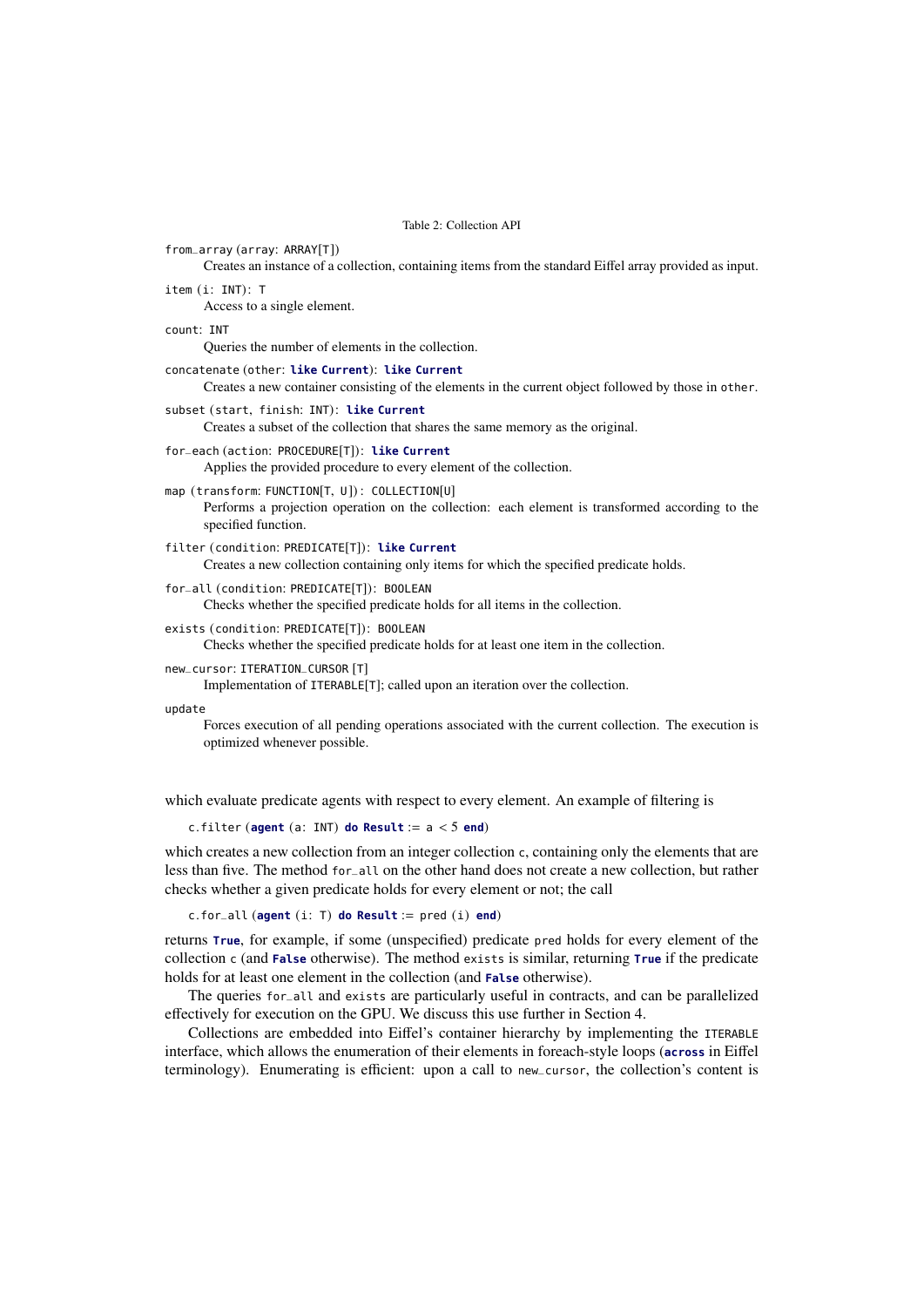copied back to main memory in a single action.

Finally, the special method update forces execution of any pending kernel operations (see Section 6).

# *3.3. Vectors*

Vectors are a natural specialization of collections. Besides the inherited operations of collections, they provide a range of numerical operations.

The API for vectors is presented in Table 3. It allows for computing the average value avg and sum of the elements of arbitrary vectors, as well as computing the minimum min and maximum max elements. Furthermore, is\_sorted will check whether the elements are sorted. These functions are all implemented by multiple reductions on the device side (we remark that these computations via reduction do not do more work than their corresponding sequential computations).

Table 3: Vector API: vector-only operations

```
sum: T
```
Computes the sum of the vector elements.

min: T

Computes the minimum of the vector elements.

max: T

Computes the maximum of the vector elements.

avg: T

Computes the average of the vector elements.

is\_sorted: BOOLEAN

Checks whether the vector is sorted.

plus (other: VECTOR[T]): VECTOR[T]

Adds the provided vector to the current vector and returns the result.

minus (other: VECTOR[T]) : VECTOR[T]

Subtracts the provided vector from the current vector and returns the result.

in\_place\_plus (other: VECTOR[T])

Adds the provided vector to the current vector and modifies the current vector to contain the result.

in\_place\_minus (other: VECTOR[T])

Subtracts the provided vector from the current and modifies the current vector to contain the result.

- multiplied\_by (factor: T): VECTOR[T] Multiplies the current vector by the provided scalar.
- divided\_by (factor: T): VECTOR[T]

Divides the current vector by the provided scalar. The scalar should not be zero.

compwise\_multiply (other: VECTOR[T]): VECTOR[T]

Multiplies the current vector by another component-wise.

compwise\_divide (other: VECTOR[T]): VECTOR[T]

Divides the current vector by another component-wise. No zero elements are allowed in the second vector.

All the numerical operations such as plus and minus (alongside their in-place variants), as well as multiplied\_by and divided\_by (alongside their component-wise variants) are defined as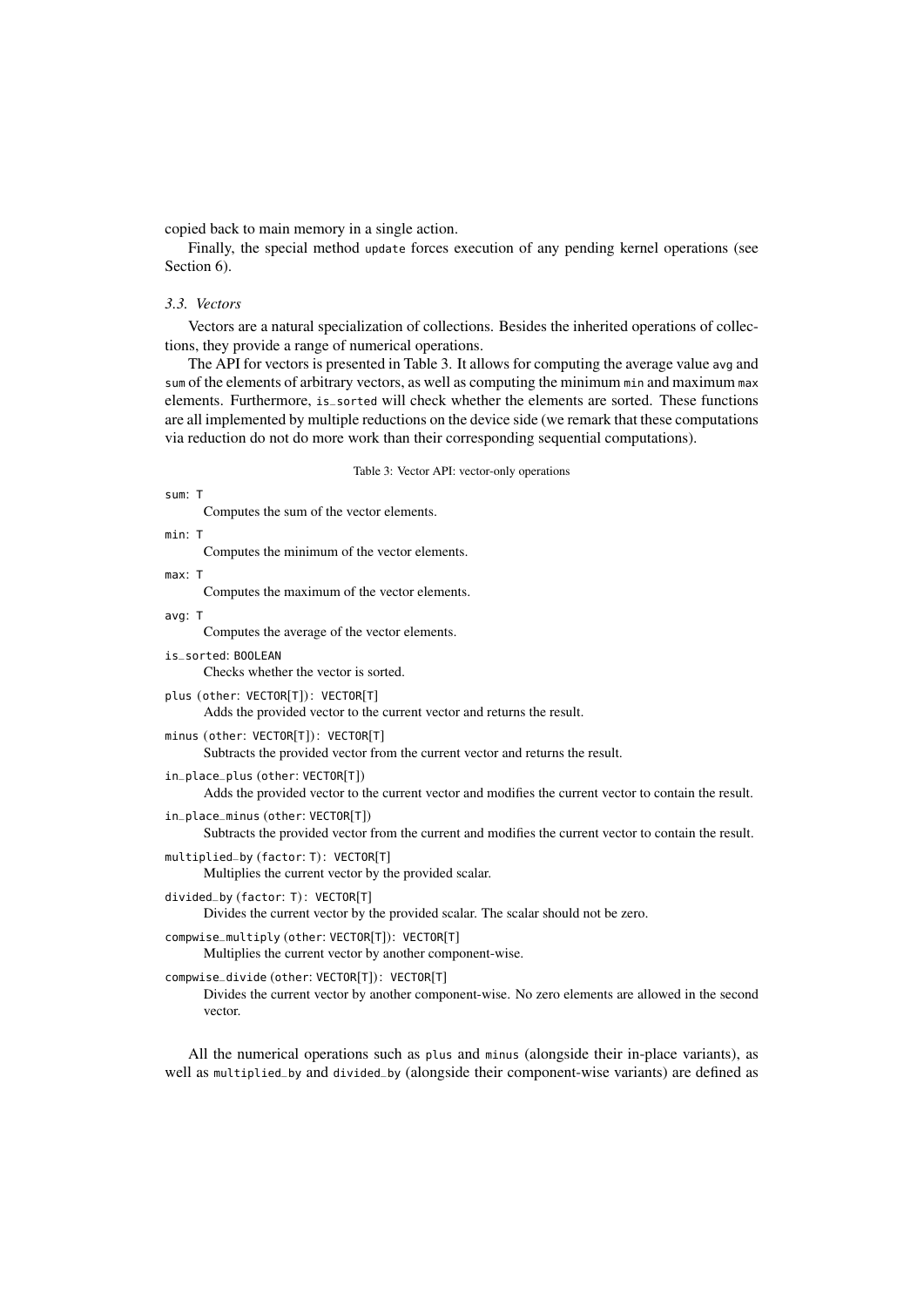vector operations on the GPU, e.g., a call to plus performs vector addition in a single action on the device side. Note that aliases can be used for value-returning operations, e.g., <sup>v</sup> \* n instead of v.multiplied\_by (n).

An important requirement in using and composing vector operations is keeping the dimensions of the data synchronized. Furthermore, certain arithmetic operations are undefined on certain elements; divided\_by, for example, requires that elements are non-zero. Such issues are managed through contracts built-in to the API that can be monitored at runtime, shielding developers from inconsistencies. We discuss this further in Section 4.

# *3.4. Matrices*

The matrix API is strongly tied to the vector API: the class uses vectors to represent rows and columns. On the device side, a matrix is stored as a single-dimensional array with rowwise alignment. Thus, a vector handle for a row can be created by adjusting the corresponding indices. The column access pattern is more complicated, and is implemented by performing a copy of corresponding elements into new storage.

The matrix-only methods of the API are given in Table 4. Table 5 provides the specialized operations inherited from the collection API, and describes how they are tailored to matrices.

In the API, the queries rows and columns return the dimensions of the matrix, whereas item, row, and column return the part of the matrix specified. Single-column or single-row matrices can be converted to vectors simply by making the appropriate call to row or column.

Similar to vectors, the API provides both conventional and in-place methods for addition and subtraction. Beyond these primitive arithmetic operations, the API provides built-in support for matrix-matrix multiplication (method multiply) since it is a frequently occurring operation in GPGPU. The implementation optimizes performance through use of the shared device memory.

Also supported are left and right matrix-vector multiplication (respectively left\_multiply and right\_multiply), component-wise matrix multiplication and division (compwise\_multiply and compwise\_divide), matrix transposition (transpose), and submatrix creation.

Like the other API classes, matrix methods are equipped with contracts in order to shield the programmer from common errors, e.g., mismatching dimensions in matrix multiplication.

#### 4. Design-by-Contract Integration

To support the development of safe and functionally correct code, SafeGPU integrates the design-by-contract methodology [18], i.e., the annotation of methods with executable pre- and postconditions, expressing precisely the properties that should hold upon entry and exit. These can be monitored at runtime to help ensure the correctness of programs. In the context of GPU programs, in which very large amounts of data might be processed, "classical" (i.e., sequential) contracts take so long to evaluate that they need to be disabled outside of debugging. With SafeGPU, however, contracts can be expressed using the primitive operations of the library itself, and thus can be executed on the GPU—where the data is sitting—without diminishing the performance of the program (see our benchmarks in Section 7.3).

Contracts are supported by several object-oriented languages. Our principal implementation of SafeGPU for Eiffel takes advantage of the fact that the specification and runtime checking of contracts is supported natively by the language. For our port to C#, contracts are instead supported via a library—Code Contracts [19]—which provides a number of advanced specification features including contracts for interfaces, abstract base classes, inheritance, and methods with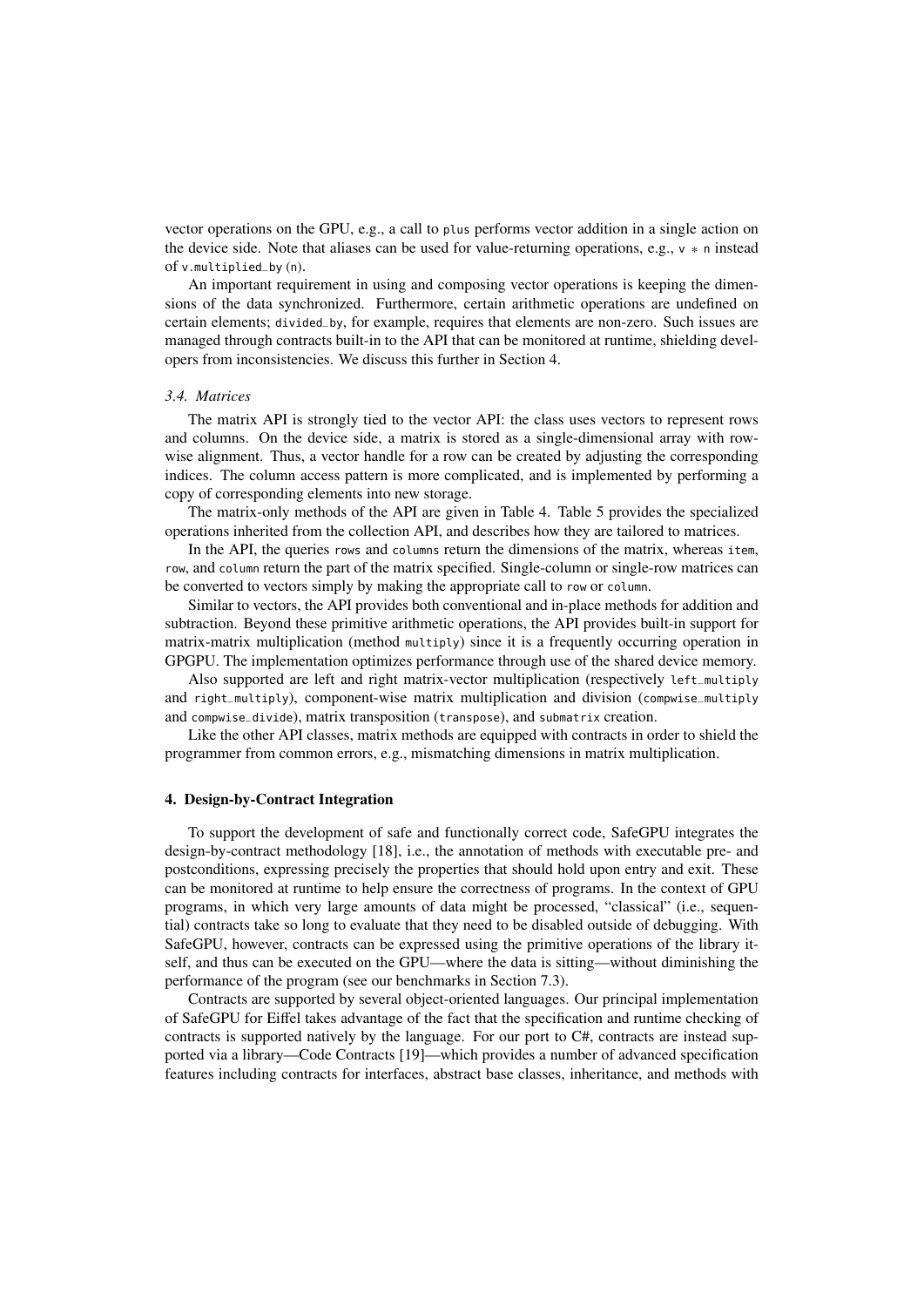Table 4: Matrix API: matrix-only operations

#### rows: INT

Queries the total number of rows in the matrix.

columns: INT

Queries the total number of columns in the matrix.

row (i: INT): VECTOR[T]

Queries a live view of the elements in i-th row of the current matrix. Changes in the view will affect the original matrix.

column (j: INT): VECTOR[T]

Queries a live view of the elements in j-th column of the current matrix. Changes in the view will affect the original matrix.

multiply (matrix: MATRIX[T]) : MATRIX[T]

Performs matrix-matrix multiplication between the current matrix and the provided one. Creates a new matrix to store the result.

left\_multiply (vector: VECTOR[T]): MATRIX[T]

Multiplies the provided row-vector with the current matrix.

# right\_multiply (vector: VECTOR[T]): MATRIX[T]

Multiplies the current matrix with the provided column-vector.

transpose: MATRIX[T]

Returns a transposition of the current matrix. Creates a new matrix to store the result. An in-place version is also available.

compwise\_multiply (scalar: T): MATRIX[T]

Multiplies each element in the matrix by the provided scalar. Creates a new matrix to store the result. An in-place version is also available.

compwise\_divide (scalar: T): MATRIX[T]

Divides each element in the matrix by the provided scalar. Creates a new matrix to store the result. An in-place version is also available.

submatrix (start\_row, start\_column, end\_row, end\_column: INTEGER): MATRIX[T] Creates a submatrix, starting at (start\_row, start\_column) and ending at (end\_row, end\_column). A new matrix is created to store the result.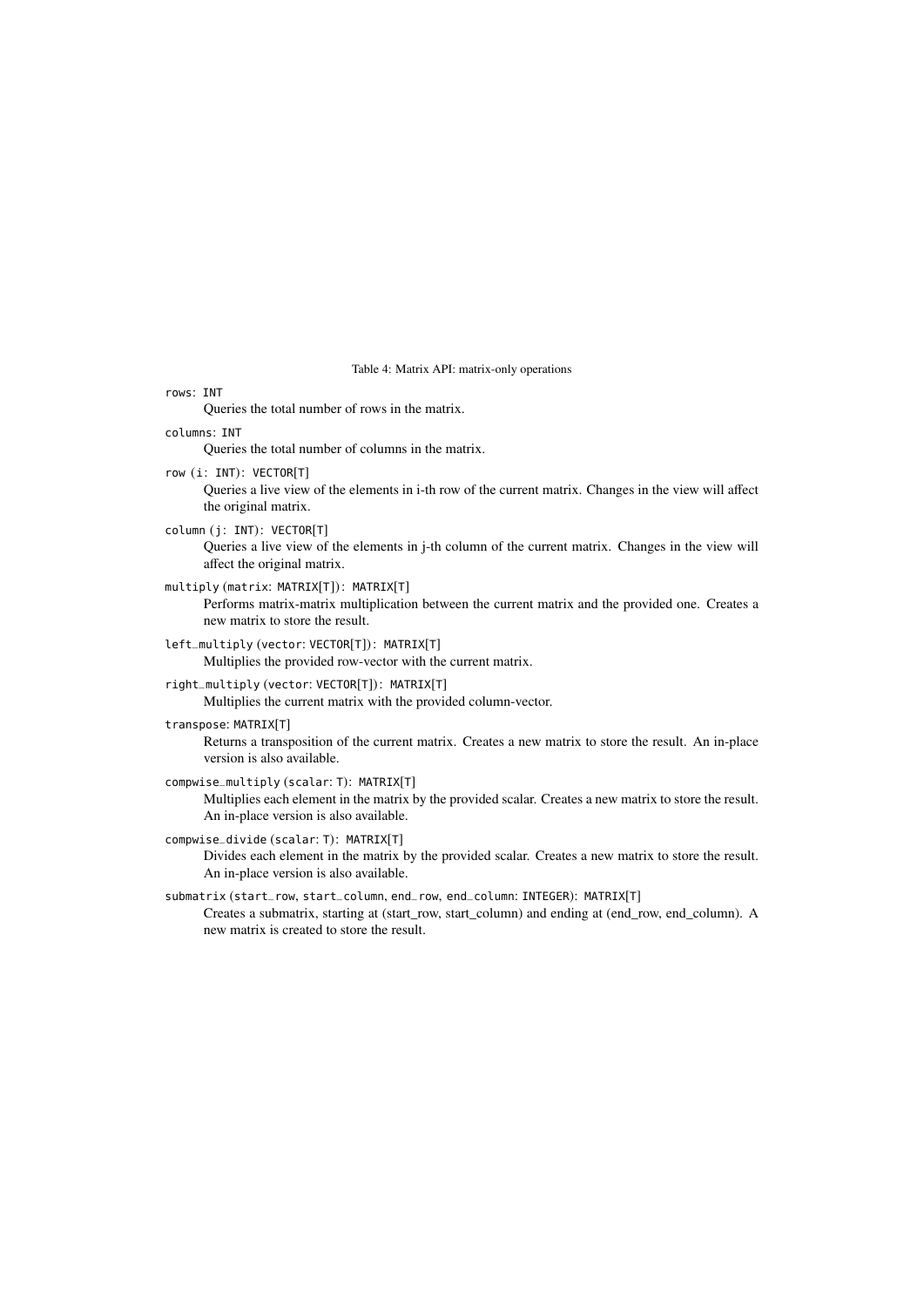Table 5: Matrix API: specialized collection operations

from\_array (array: ARRAY[T]; rows, columns: INTEGER)

Creates an instance of a matrix, containing items from the standard Eiffel array provided as input. The number of rows and columns is specified in the constructor.

item (i, j: INT): T

Access to a single element in a matrix.

count: INT

Queries the total number of elements in the matrix.

for\_each (action: PROCEDURE[T]): **like Current** Applies the provided procedure to every element of the matrix.

#### map (transform: FUNCTION[T, U]) : MATRIX[U]

Performs a projection operation on the matrix: each element is transformed according to the specified function.

filter (condition: PREDICATE[T]): **like Current**

Creates a new matrix containing only items for which the specified predicate holds.

for\_all (condition: PREDICATE[T]): BOOLEAN

Checks whether the specified predicate holds for all items in the matrix.

exists (condition: PREDICATE[T]): BOOLEAN

Checks whether the specified predicate holds for at least one item in the matrix.

new\_cursor: ITERATION\_CURSOR [T]

Implementation of ITERABLE[T]; called upon an iteration over the matrix. The iteration is row-wise. update

Forces execution of all pending operations associated with the current matrix. The execution is optimized whenever possible.

multiple return statements (which is forbidden in Eiffel). Most importantly for SafeGPU, the library also provides runtime contract checking via a post-compilation step. Similar contract libraries exist for other object-oriented languages, e.g., JML for Java [23].

# *4.1. Contracts in SafeGPU*

Contracts are utilized by SafeGPU programs in two ways. First, they are built-in to the library API; several of its methods are equipped with pre- and postconditions, providing correctness properties that can be monitored at runtime "for free" (i.e., without requiring additional user annotations). Second, when composing the methods of the API to generate more complex, compound computations, users can define and thus monitor their own contracts expressing the intended effects of the overall computation.

The API's built-in contracts are motivated easily by vector and matrix mathematics, for which several operations are undefined on input with inconsistent dimensions or input containing zeroes. Consider for example Listing 2, which contains the signature and contracts of the library method for component-wise vector division. Calling v1.compwise\_divide (v2) on vectors v1 and v2 of equal size results in a new vector, constructed from v1 by dividing its elements by the corresponding elements in v2. The preconditions in the **require** clause assert that the vectors are of equal size (via count, from the collection API) and that all elements of the second vector are non-zero (via for\_all, customized with a predicate agent). The postcondition in the **ensure**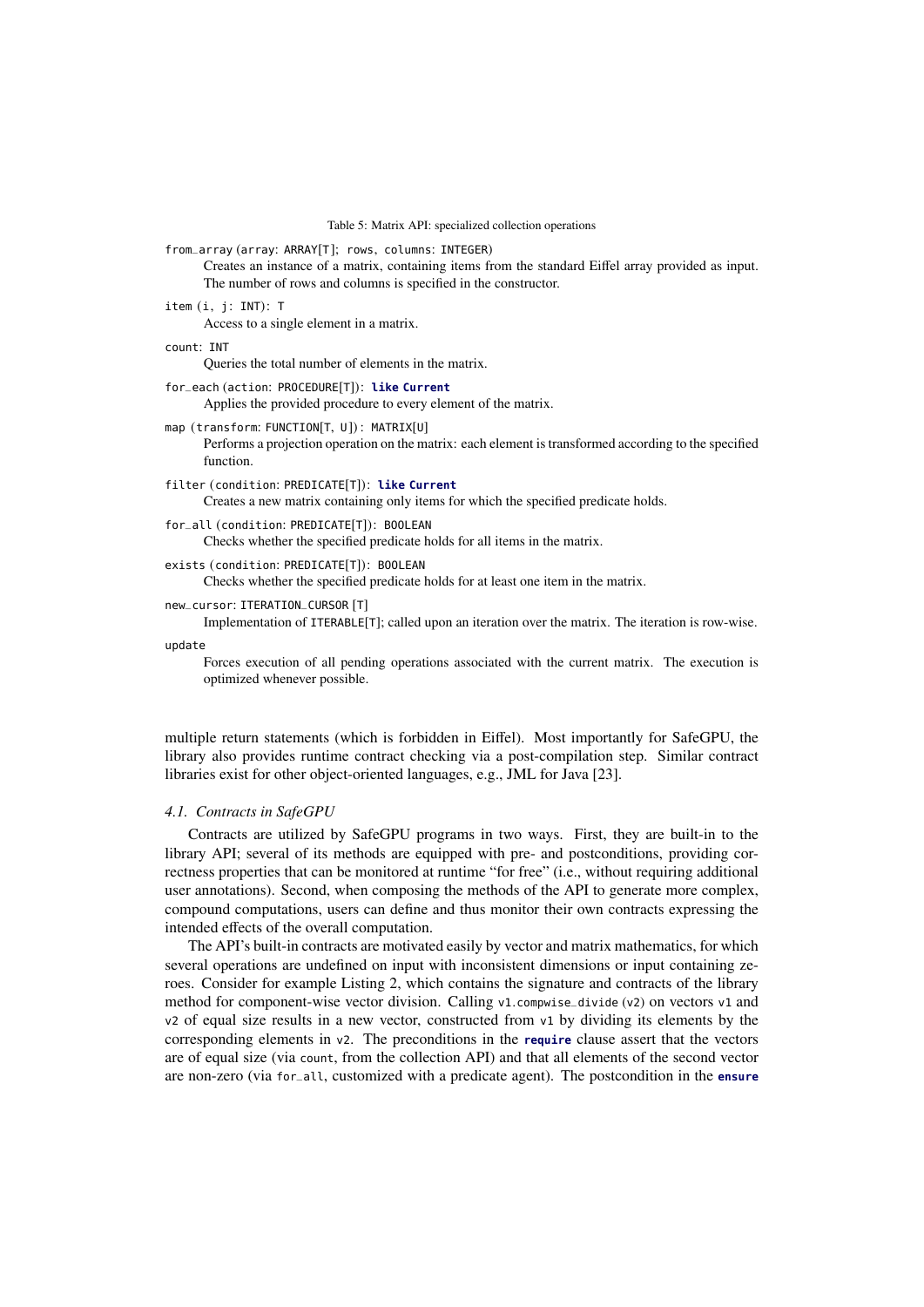clause characterizes the effect of the method by asserting the expected relationship between the resulting vector and the input (retrieved using the **old** keyword).

```
compwise_divide (other: VECTOR[T]): VECTOR[T]
 r e q u i r e
    other.count = count
    other.for_all(
      agent (el: T) do Result := el \neq {T}. zero end)
 ensure
   Current = old CurrentResult * other = Current
 end
```
Listing 2: Contracts for component-wise vector division in SafeGPU for Eiffel

Built-in and user-defined contracts for GPU collections are typically classified as one of two types. *Scalar contracts* are those using methods with execution times independent of the collection size. A common example is count, which records the number of elements a collection contains. *Range contracts* are those using methods that operate on the elements of a collection and thus have execution times that grow with the collection size. These include library methods such as sum, min, max, and is\_sorted. The CUDA programs generated for such operations usually perform multiple reductions on the GPU. Other common range contracts are those built from for\_all and exists, equipped with predicate agents, expressing properties that should hold for every (resp. at least one) element of a collection. These are easily parallelized for execution on the GPU, and unlike their sequential counterparts, can be monitored at runtime for very large volumes of data without diminishing the overall performance of the program (see Section 7.3).

The Eiffel implementation of SafeGPU provides a straightforward way to monitor userdefined contracts on the GPU: simply express them in the native **require** and **ensure** clauses of methods, using the primitive operations of the library. This is analogous to classical designby-contract, in which methods are used in both specifications and implementations.

The C# port requires contracts to be expressed via library calls—Contract.Requires and Contract.Ensures—rather than in native clauses. It is important that the preconditions are called at the beginning of the method body (since they are executed as normal function calls), but for postconditions, the binary is rewritten to ensure they are executed at the exit point(s) of the body, hence they can be expressed anywhere in the method. It is conventional however to list them immediately after the preconditions.

#### *4.2. Example: Quicksort in SafeGPU*

In the following, we will consider SafeGPU implementations of quicksort (in both Eiffel and C#), since the example demonstrates built-in and user-defined contracts, as well as scalar and range contracts.

Listing 3 contains the implementation and contracts of quicksort in Eiffel SafeGPU. The implementation utilizes two methods provided by the collection API: concatenate, to efficiently concatenate two vectors; and filter, to find items less than, greater than, or equal to the pivot. The three calls to filter are customized with predicate agents expressing these relations. We remark that since inline agents cannot access local variables in Eiffel, the pivot is passed as an argument. This is denoted by (?, pivot) at the end of each agent expression: here, the ? corresponds to item, expressing that it should be instantiated with successive elements of the collection; pivot corresponds to a\_pivot, expressing that the latter should always take the value of the former. At runtime, the built-in contracts of these two library methods can be monitored,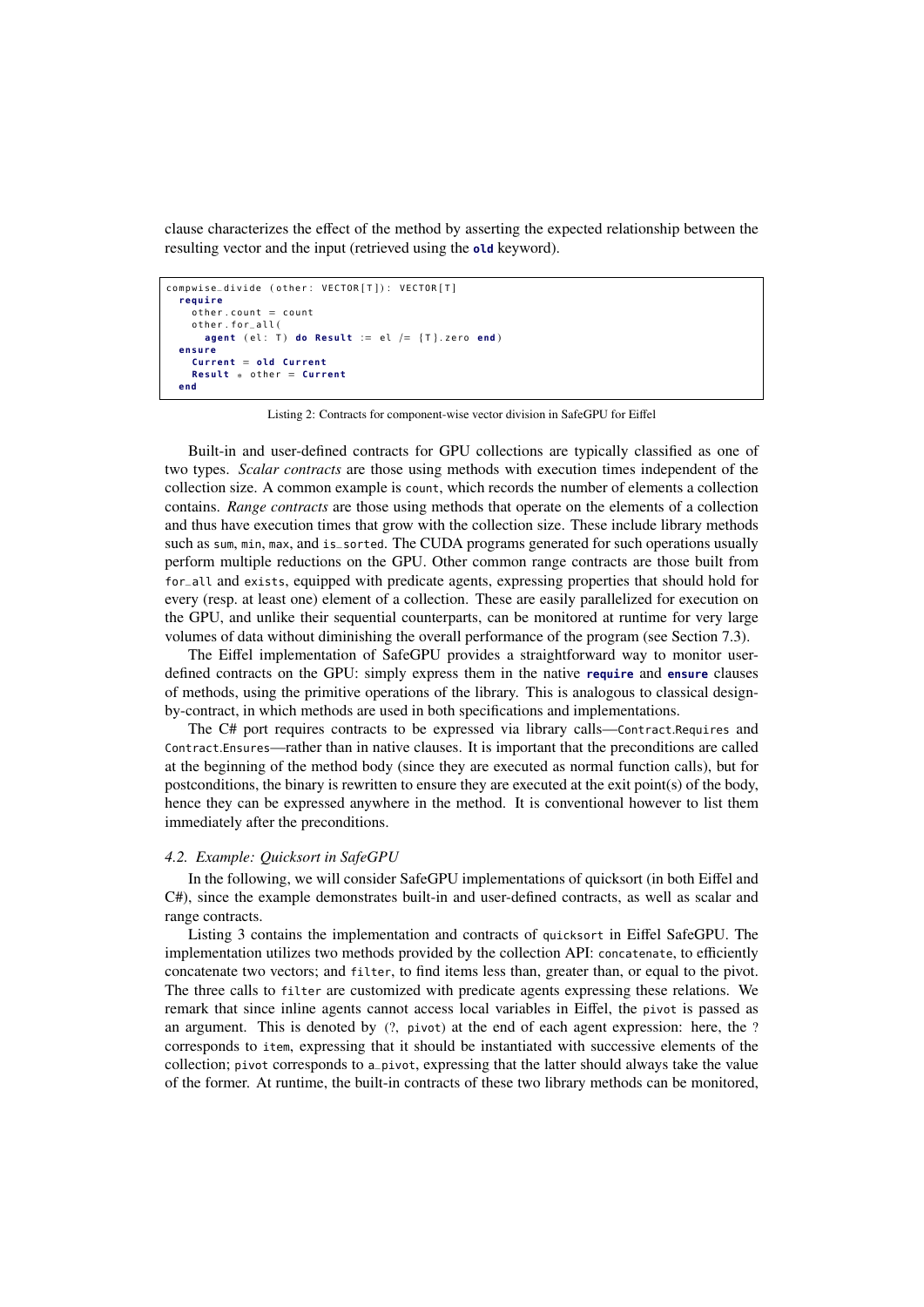```
quicksort (a: G_VECTOR [REAL_32]): G_VECTOR [REAL_32]
 r e q u i r e
   a. count > 0local
    pivot : DOUBLE
    left, mid, right: G_VECTOR[REAL_32]
 do
    if (a.count = 1) thenResult := a
    else
      pivot := a[a.count // 2]left := a. filter (agent (item: REAL_32; a_pivot: REAL_32): BOOLEAN do Result := item
           < a_pivot end (?, pivot))
      right := a . filter (agent (item: REAL_32; a_pivot: REAL_32): BOOLEAN do Result := item
            > a<sub>-</sub>pivot end ( ? , pivot)mid := a.filter (agent (item: REAL_32; a_pivot: REAL_32): BOOLEAN do Result := item =
            a<sub>-</sub>pivot end ( ?, pivot))
      Result := quicksort (left).concatenate (mid).concatenate (quicksort (right))
   end
 ensure
    Result is sorted
    Result . count = a . count
 end
```
Listing 3: Quicksort in SafeGPU for Eiffel

but they only express correctness conditions localized to their use, and nothing about their compound effects. The overall postcondition of the computation can be expressed as a user-defined postcondition of quicksort, here asserting—using the is\_sorted and count methods of the vector API—that the resulting vector is sorted and of the same size. This can be monitored at runtime to increase confidence that the user-defined computation is correct.

Listing 4 contains the implementation and contracts (as library calls) of Quicksort in the C# port of SafeGPU. Note that this implementation is more general in that it uses collections instead of vectors, and can work with any struct in which values can be compared and translated by SafeGPU (see Section 5.2). Note also that we use delegates, the C# counterpart to Eiffel's agents, as well as lambda expressions to create these delegates in-place (since lambda expressions in C# are allowed to access local variables, the syntax is slightly more compact). As the program operates on generic collections, we have to provide a comparison function to IsSorted so that it is able to compare two arbitrary objects in a collection. Again, this is achieved by using lambda expressions to create a delegate in-place.

### 5. Implementation of SafeGPU

In this section, we discuss three of the most important issues for implementing the SafeGPU approach in a managed language. First, how primitive and class-based data can be transferred to the GPU. Second, how customized, functional computations can be expressed and supported. Finally, how to achieve deterministic memory management in the presence of garbage collection.

These issues are discussed in the both the context of our principal SafeGPU implementation for Eiffel as well as our initial port of the library for C#, in the hope that comparing the challenges and solutions between them provides some general insights for implementing the library in other managed programming languages.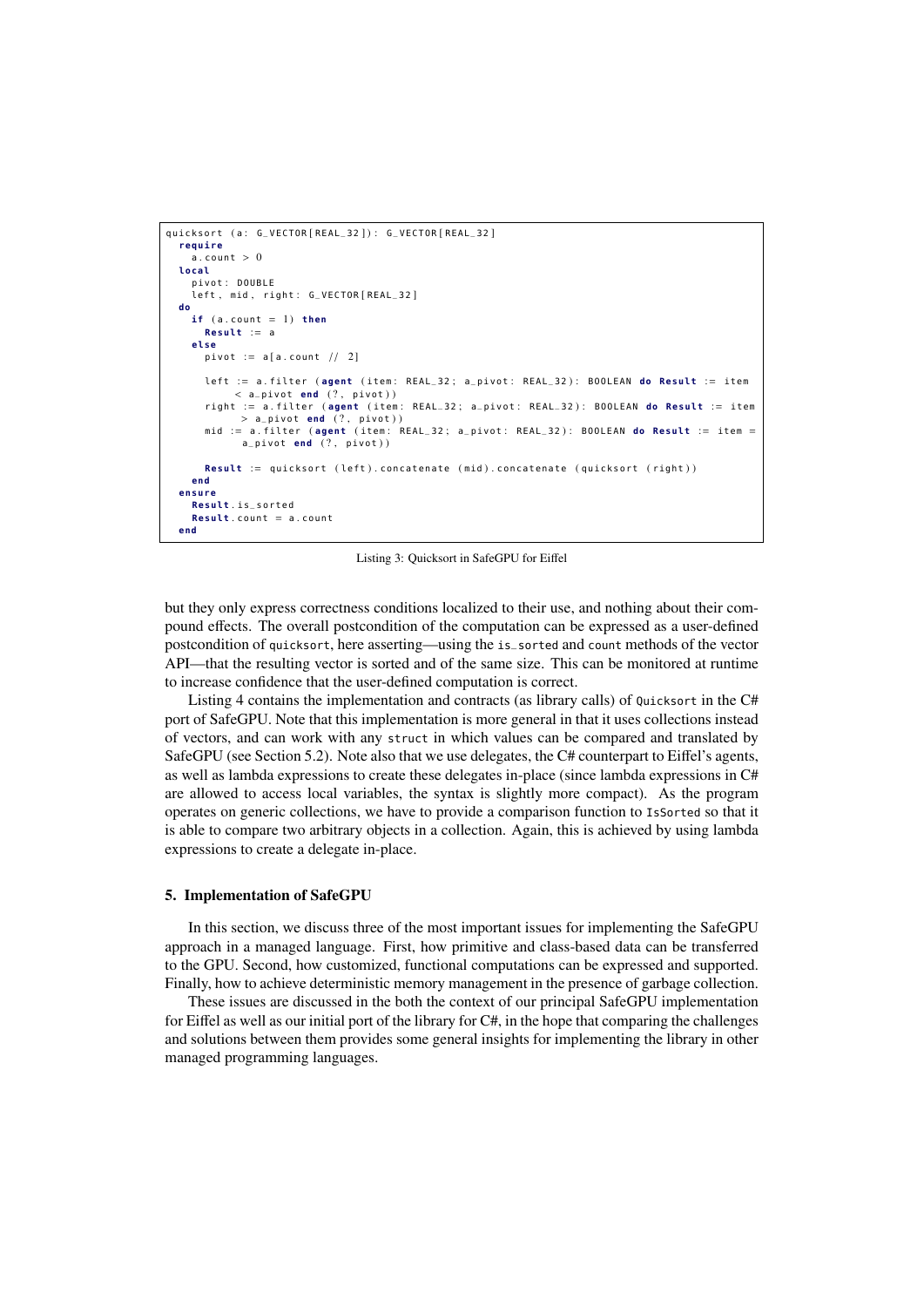```
public static GCollection <T> Quicksort <T>( GCollection <T> data ) where T : struct ,
     IComparable <T>
{
  Contract. Requires (data. Count > 0);
  Contract. Enઘ <i>(Contract. Result <i>Ge="Gollection</i> <math>\langle T \rangle</math>) . Count == data. Count);\text{Contract.} Ensures(\text{Contract.} Result<GCollection<T>>(). Is Sorted((a, b) \Rightarrow a. CompareTo(b)));
  if (data. Count == 1)return data ;
  }
 T pivot = data [data . Count / 2];
  GCollection < T> left = data. Filter (d => d. CompareTo (pivot) == -1);
  GCollection (T> right = data. Filter (d => d. CompareTo (pivot) == 0);
  GCollectionr < T > mid = data . Filter (d = > d . Compare To (pivot ) = = 1) ;
  return Ouicksort (left). Concat (mid). Concat (Ouicksort (right)) ;
}
```
Listing 4: Quicksort in SafeGPU for C#

#### *5.1. Transferring Primitive and Class-Based Data*

Transferring data from the host to the device is a necessary precursor to performing GPU computations. In C++ with raw CUDA, managing these transfers is relatively straightforward, but low-level and laborious. Operations such as cudaMemcpy, cudaMalloc, and cudaFree are provided to allocate, copy, and free memory.

SafeGPU handles this programming overhead for the user, but in languages such as Eiffel and C#, data transfer is made more complicated by the presence of a managed heap. In a naive implementation, two steps—and thus additional overhead—are required to realize it. First, the data is transferred from the managed heap into some fixed and contiguous structure. Second, this is then transferred to the device using low-level CUDA operations via the binding API.

The first step and its additional overhead, however, can be skipped entirely if the managed language provides a mechanism to directly access raw memory (e.g., via pointer-like constructs), and the representation of the data already has some known contiguous structure. This is often the case for arrays of primitive numerical type, e.g., integers, and floating points. A memcpy counterpart is typically available since their representation in memory is fixed across languages. In the C# port, we use a language mechanism that provides "unsafe" access to the memory of arrays of primitives. In our Eiffel implementation, direct access is also provided to the contents of arrays, but with the caveat that the array must be fixed during the memcpy call. If the array is not fixed, Eiffel's garbage collection mechanisms can interfere with the transfer and affect the consistency of the data.

Data typed according to custom classes is much more challenging to transfer. The CUDA implementation must be able to match the representation in memory, despite not have supporting definitions for custom classes. Furthermore, in general, classes can point to other classes, potentially requiring the (impractical) transfer of the whole object graph. Many classes of interest for GPU computing, however, are not sophisticated structures, but are rather more simple and just organize primitive data into a structure more suitable for the problem. SafeGPU thus focuses its support for class-based data on that which has a simple structure, i.e., based on primitives and value types.

Currently, our support for class-based data transfer has only been introduced into the C# port of SafeGPU, as the language provides convenient built-in mechanisms for managing the data. We support simple classes, i.e., those containing primitives, and value types from this defini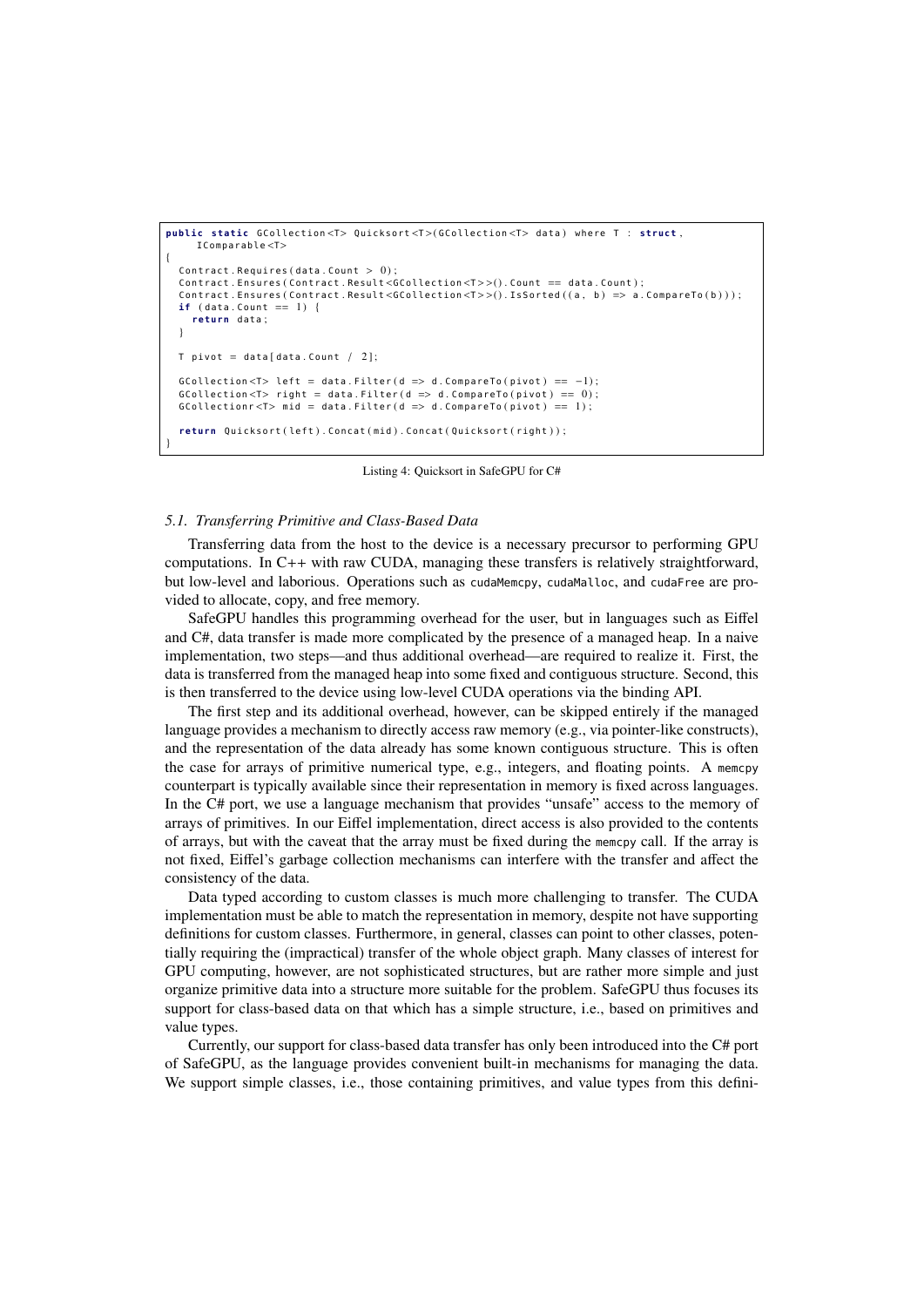tion. Using the P/Invoke feature of C#, the memory layout of such data is copied to unmanaged memory, where it is no longer typed. Then, we use reflection to collect meta-information about the structure being transferred, in particular, the number and types of fields (we do not translate methods at this point). Finally, a C++ counterpart of the C# structure is generated that can be handled by CUDA. We remark that while reflection in general can have some overhead, we attempt to minimize it by using the technique in a limited way, i.e., once per class, and without reflections in cycles.

Listing 5 exemplifies a simple application of class-based data transfer in SafeGPU. The method DoStuff operates on collections of Complex numbers, which are defined by a custom struct consisting of two doubles for the real and imaginary components of the numbers. The method chains together some Map transformations on the input collection and returns the result. To transfer the contents of the collection to the device, SafeGPU first copies its contents to unmanaged memory (no memcpy operation is available here, so it must loop across the elements), then copies this data from unmanaged memory to the device. Finally, it uses reflection to collect meta-information about the fields (Re and Im) in order to generate a counterpart in  $C++$  to the original C# struct.

```
struct Complex
  // omitting constructor and getters/setters for simplicity
  Double Re ;
  Double Im ;
}
GCollection <double> DoStuff ( GCollection <Complex > collection )
{
  return collection. // any number of tranformations can be chained
    Map ( c \implies new \quad Complex \quad \{ Re = c \ . Re + c \ . Im \, , \, Im = c \ . Im \} ).Map( complex \Rightarrow Math. Abs (complex. Re));
}
```
Listing 5: A SafeGPU for C# method operating on data typed to a custom structure

#### *5.2. Translating Customized Program Logic*

Providing a library of common operations for common collections is an important first step towards providing GPGPU capabilities at the abstraction level of an object-oriented language. In the SafeGPU approach, however, we do not want programmers to be strictly limited to the operations that we have provided. An important aspect of our approach is the ability to express customized computations in a functional style and apply them to whole collections.

As discussed in Section 3.2, the SafeGPU API provides programmers with methods that operate on the contents of entire collections. Methods such as map are generic transformations: their actual behavior on the contents of collections is customizable. This is achieved by passing a userdefined function abstraction (i.e., a typed function pointer) as a parameter of the transformation. In Eiffel, we support agents as function abstractions; in the C# port, we support delegates. By translating these function abstractions to C++ and CUDA, our framework supports the execution of customized program logic on the GPU.

In the following we illustrate how function abstractions can be translated to the GPU using the example of delegates in our C# port of SafeGPU. Our solution relies on the powerful support provided by C# and .NET for runtime introspection and analysis, and in particular, the expression trees framework [24]. With this support, it is possible to dynamically access and modify arbitrary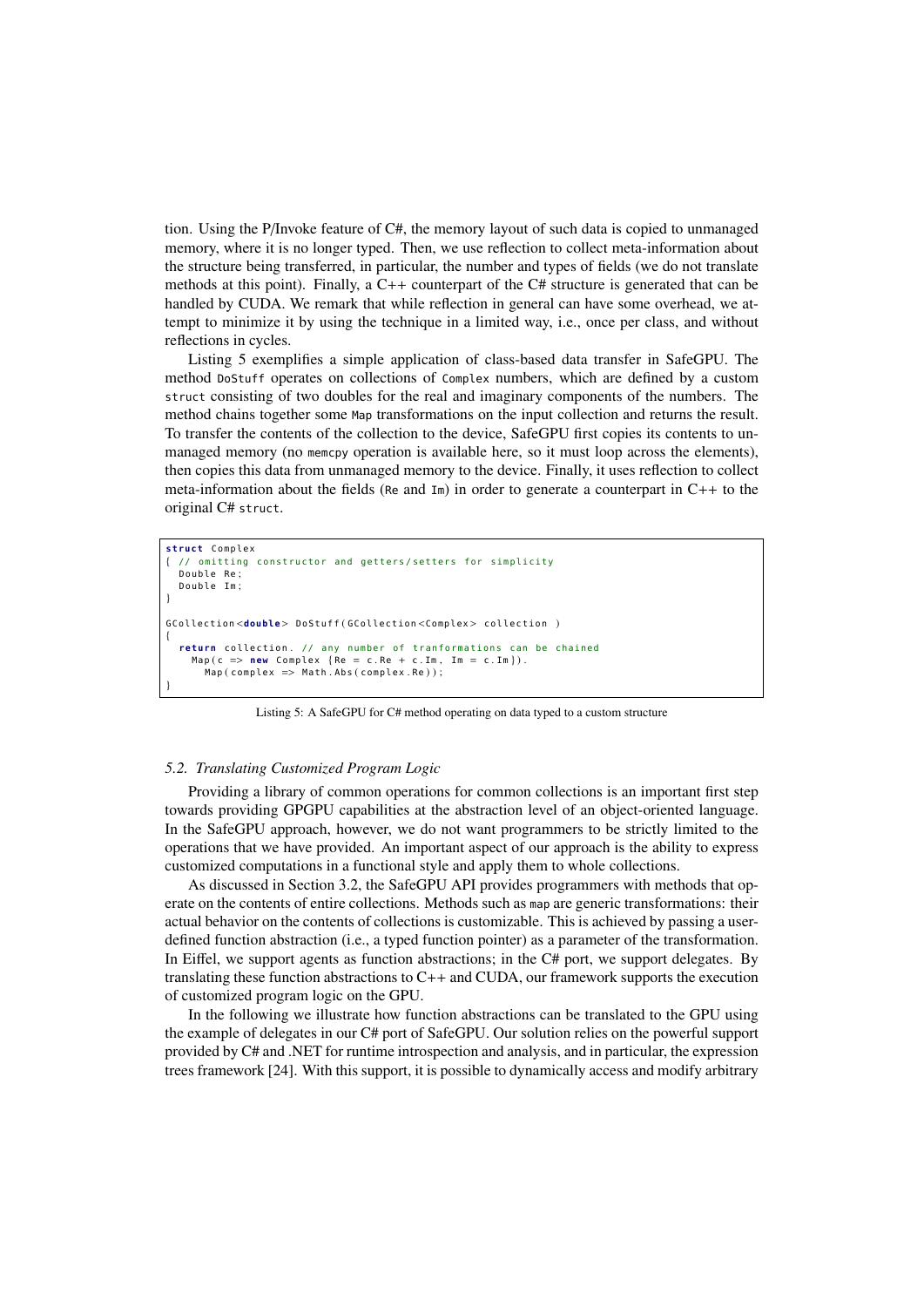C# expressions during program execution, which allows SafeGPU to capture the customized program logic that the user wishes to use in a collection transformation.

Listing 6 shows how simple expressions can be created in the expression tree framework. The first expression captures a double constant; the second, a mathematical expression over variables; and the third, a function taking an integer input and returning a string (expressed by the first and second generic arguments, respectively). The string is generated in-place by a lambda-expression, which creates a formal variable a and calls the ToString operation on it. The variable is implicitly typed as an integer, which helps to keep the expression syntactically simple. All three expressions are represented in the framework as tree-like data structures (the nodes being expressions), and can be compiled and modified at runtime.

```
{
 Expression \lt double \gt ex1 = 5.2;
 Expression <double> ex2 = a + b / 5.0;
 Expression <Function <int, string >> strExpr = (a) = > a. ToString();
}
```
Listing 6: Example expression trees in C#

SafeGPU uses the framework to extract tree representations of delegates. Consider the signature of Map in the C# API:

GCollection<T> Map (Expression<Func<T,T>> transformer);

When a call to Map is processed by SafeGPU, the expression trees framework is used to extract an AST representation of transformer, which in turn can be translated to  $C++/$  CUDA.

There are some restrictions on what can be translated and the types of functional expressions that can be created. The expression tree framework, for example, does not support lambdas with statement bodies. Furthermore, methods must operate on either primitive types or the types that SafeGPU can translate itself (we cannot translate any arbitrary .NET method to C++ / CUDA).

Support for customizable program logic can be generalized to other managed languages if analogous mechanisms exist for runtime analysis of program code. Unfortunately, such mechanisms are lacking in Eiffel, meaning that agent expressions (i.e., Eiffel's function objects) are translated much less elegantly by SafeGPU: at present, we treat them as strings and must manually parse them. (Note that example usages of Eiffel's agents can be found in Sections 3.2 and 4.)

#### *5.3. Deterministic Memory Management in Languages with Garbage Collection*

In C++ / CUDA, the programmer has full and explicit control over the device memory. In languages with managed memory such as Eiffel and C#, one must consider how to deterministically dispose of external resources in the presence of garbage collection, which can occur at (seemingly) random time intervals, or perhaps not happen at all (e.g., if the garbage collector assesses that there is enough memory). Since the host and device memories are disjoint, the garbage collector might not become aware when the device no longer has enough memory.

A closely related problem to this is the avoidance of leaking memory between allocation and deallocation in the presence of exceptions. We investigated how this problem was solved in an unmanaged language, and used the solution as inspiration. C++ tackles it using the RAII (Resource Acquisition Is Initialization) idiom [25]. The essential idea is to use stack allocation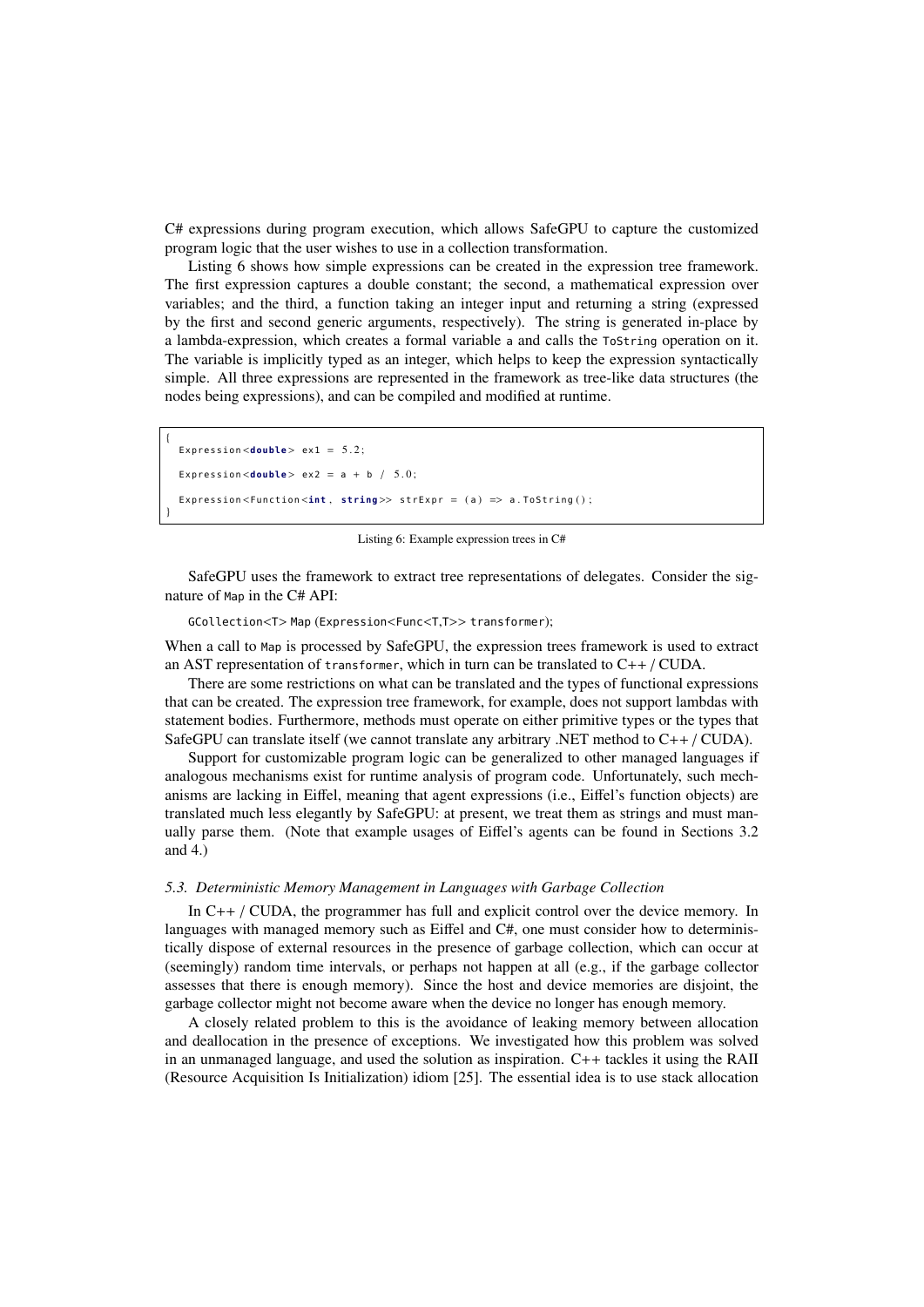and variable scope to ensure safe resource management. For example, in Listing 7, locker is called whenever the thread of execution leaves the scope encompassing it, e.g., during exception propagation. RAII is a very common idiom in C++: dynamic memory, file system descriptors, and concurrency primitives can all be managed using it.

```
{
 MutexLocker locker (new Mutex ()):
  . . .
} // locker is called whenever the execution leaves the scope, whether during a normal
    execution or during an exception propagation
```
Listing 7: A possible RAII idiom usage

The guarantees provided by RAII would be useful for implementing a translation to  $C++/$ CUDA, but unfortunately, RAII is not directly applicable to languages with managed memory and garbage collection. However, managed languages often provide substitute mechanisms that are similar. For this to work, the runtime must be aware that some managed objects store handlers (e.g., memory addresses, descriptors) of resources in unmanaged memory. Typically, this is achieved by implementing a special interface or inheriting from a special base class.

In C#, this is the IDisposable interface, and the language has special support for it: if a class or interface implements it, then their objects can be used in so-called "using-blocks" which emulate C++ scoping. Such a block is given in Listing 8: disposal is called whenever execution leaves the scope of the block. Java has java.lang.AutoCloseable and try-with-resources, which is very similar to the using-blocks of C#. Eiffel has the Disposable base class.

```
using (new ResourceHandler()) {
  . . .
} // Disposal is called whenever the execution leaves the scope, whether during a normal
    execution or during an exception propagation
```
Listing 8: A using-block in C#

### 6. Kernel Generation and Optimization

In this section we describe how SafeGPU translates individual methods of the API to CUDA kernels, how data is managed, and how the library optimizes kernels for compound computations.

# *6.1. Kernel Generation and Data Transfer*

Generating CUDA kernels for calls of individual library methods is straightforward. Each method is associated with a kernel template, which the library instantiates with respect to the particular collection and parameters of the method call. The SafeGPU runtime (as described in Section 2.2) then handles its execution on the GPU via Eiffel's mechanisms for interfacing with C++ or the existing CUDA binding for C#.

Transferring data to and from the GPU is expensive, so the library attempts to minimize the number of occurrences. The only time that data is transferred to the GPU is upon calling the method from\_array, which creates a GPU collection from a standard Eiffel or C# array. Once the data is on the GPU, it remains there for arbitrarily many kernels to manipulate and query (including those corresponding to contracts). Operations that create new collections from existing ones (e.g., filter, map) do so without transferring data away from the GPU; this occurs only for methods that specifically query them.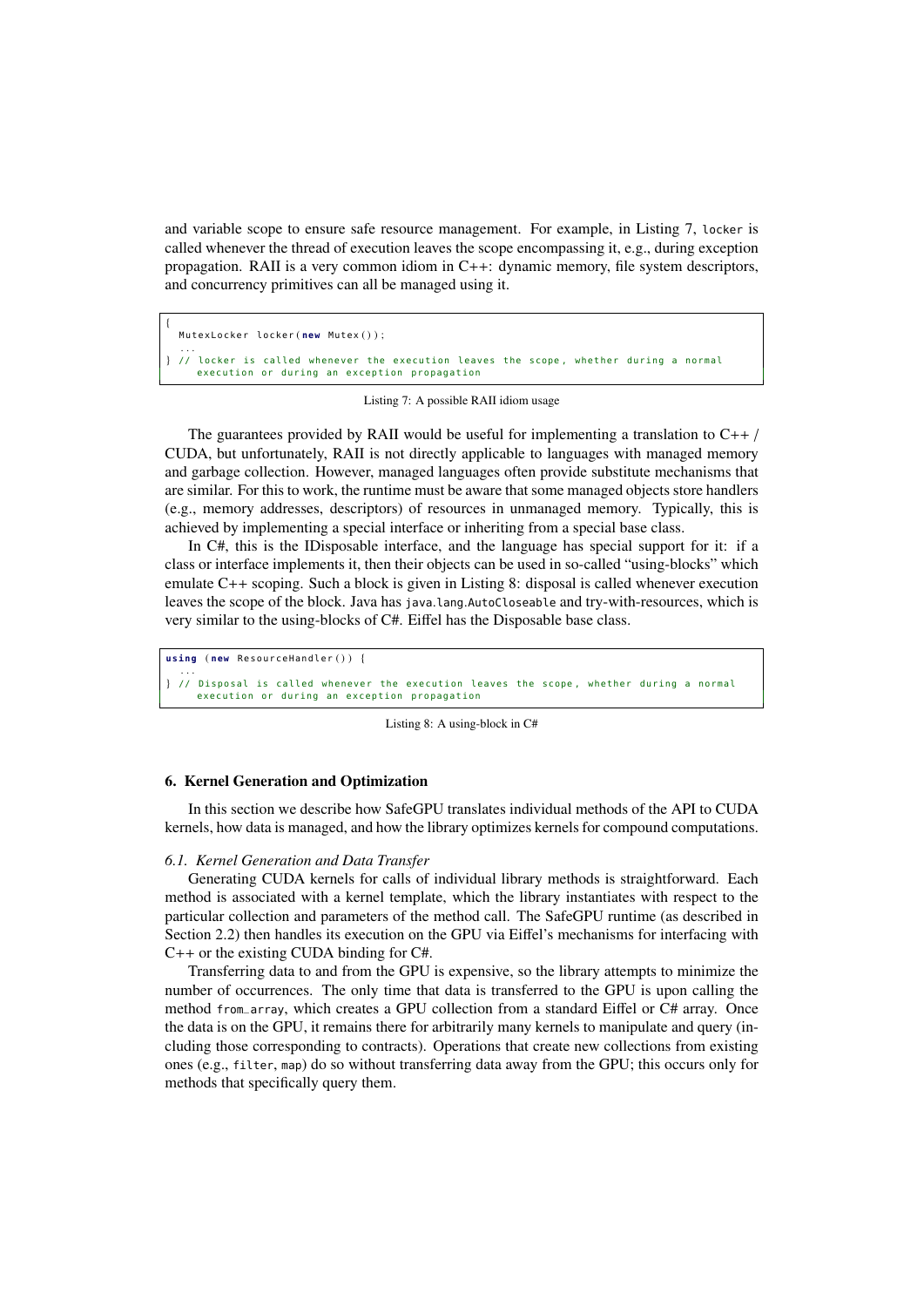### *6.2. Execution Plans and Kernel Optimization*

While the primitive operations in isolation already support many useful computations (e.g., matrix multiplication, vector addition), the heart of SafeGPU is in its support for combining and chaining such operations to implement multistage algorithms on the GPU. The main challenge for a library aiming to provide this support is to do so without performance becoming incommensurate with that of manually written CUDA kernels. A naive solution is to generate one kernel per method call and launch them one after the other. With SafeGPU, however, we adopt a deferred execution model, analyze pending kernels, and attempt to generate more efficient CUDA code by combining them.

By default, a method call is not executed, but rather added to a list of pending actions for the corresponding collection. There are three ways to trigger its execution: (1) perform a function call that returns a scalar value, e.g., sum; (2) perform a call to to\_array which creates a standard Eiffel or C# array from the GPU collection; or (3) perform a call of the special method update, which forces the execution of any pending kernels.

Consider for example the problem of computing the dot product (or inner product) of two vectors, which can be solved by combining vector multiplication and vector summation as in Listing 9. Here, the result is obtained by chaining the a.compwise\_multiply (b) method—which produces an anonymous intermediate result—with vector.sum. In this example, the computation is deferred until the call of sum, which returns the sum of the elements in the vector.

```
dot_product (a, b: G_VECTOR[DOUBLE]): DOUBLE
 r e q u i r e
   a. count = b. countdo
    Result := a. compwise_multiply (b). sum
       component - wise vector multiplication, followed by summing the elements
 end
```
Listing 9: Combining primitives to compute the dot product in SafeGPU for Eiffel

The benefit of deferring execution until necessary is that the kernel code can be optimized. Instead of generating kernels for every method call, SafeGPU uses some simple strategies to merge deferred calls and thus handle the combined computation in fewer kernels. Before generating kernels, the optimizer constructs an execution plan from the pending operations. The plan takes the form of a DAG, representing data and kernels as two different types of nodes, and representing dependencies as edges between them. The optimizer then traverses the DAG, merging kernel vertices and collapsing intermediate dependencies where possible. Upon termination, the kernel generation takes place on the basis of the optimized DAG.



Figure 2: Execution plans for the dot product method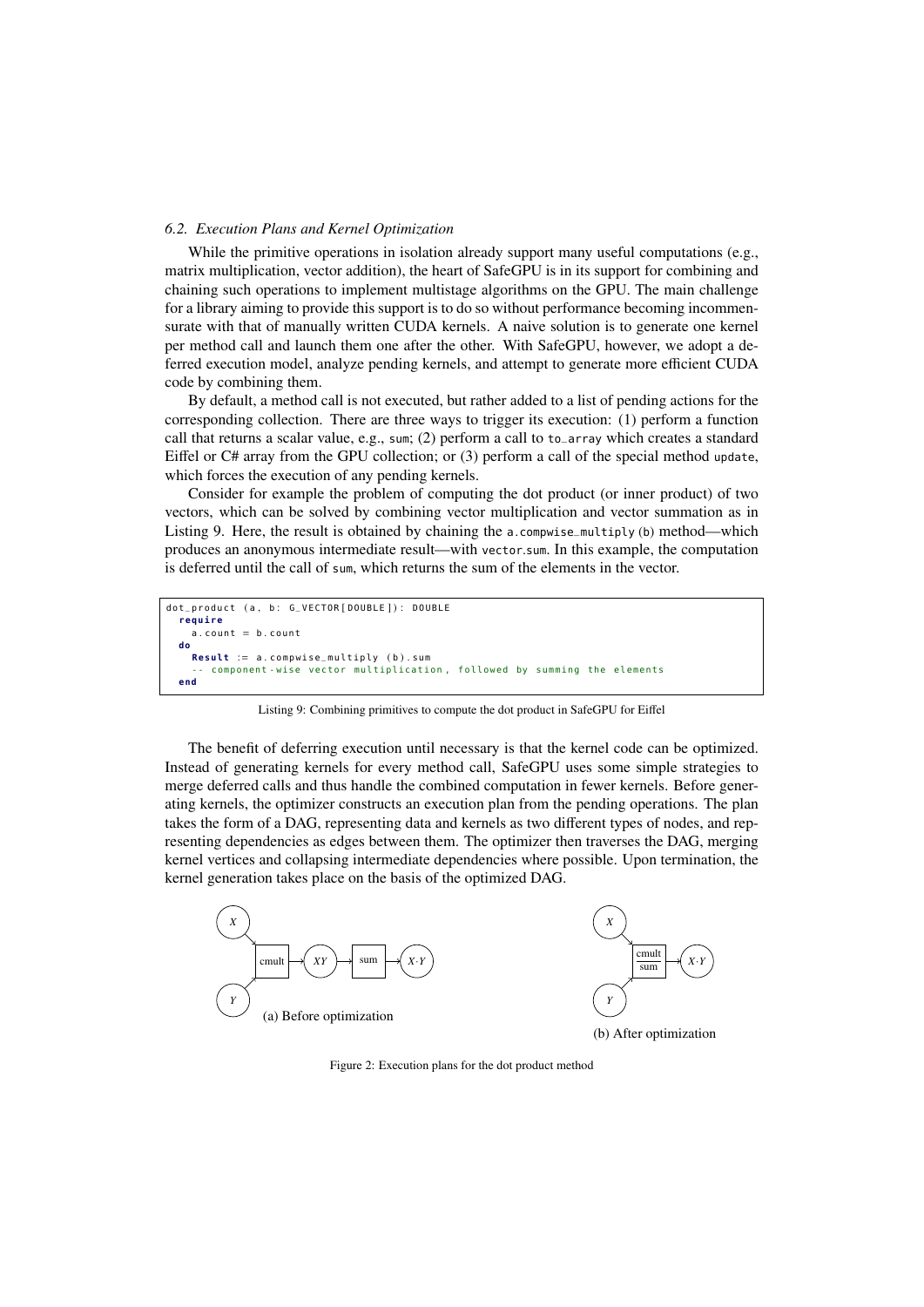We illustrate a typical optimization in Figure 2, which shows the execution plans for the dot product method of Listing 9. The plan in Figure 2a is the original one extracted from the pending operations; this would generate two separate kernels for multiplication and summation (cmult and sum) and launch them sequentially. The plan in Figure 2b, however, is the result of an optimization; here, the deferred cmult kernel is combined with sum. The combined kernel generated by this optimized execution plan would perform component-wise vector multiplication first, followed by summation, with the two stages separated using barrier synchronization. This simple optimization pattern extends to several other similar cases in SafeGPU.

The optimizer is particularly well-tuned for computations involving vector mathematics. In some cases, barriers are not needed at all; the optimizer simply modifies the main expression in the kernel body, leading to more efficient code. For example, to compute  $aX + Y$  where  $a$  is a scalar value and *X*, *Y* are vectors, the optimizer just slightly adjusts the vector addition kernel, replacing  $x[i] + Y[i]$  with  $a*X[i] + Y[i]$ . Such optimizations also change the number of kernel arguments, as shown in Figure 3.



Figure 3: Execution plans for vector mathematics

At present, all our optimizations are of these simple forms. The execution plan framework, however, could provide a foundation for applying more speculative and advanced optimizations to improve the performance of SafeGPU further still. Investigating such optimizations remains an important piece of future work.

#### *6.3. Example: Gaussian Elimination*

To illustrate the usefulness of the optimizer on a larger example, consider Listing 10, which provides an implementation of Gaussian elimination (i.e., for finding the determinant of a matrix) in SafeGPU. Note in particular the inner loop, which applies two transformations in sequence to a given row of the matrix:

```
matrix.row (i) .divided_by (pivot)
matrix.row (i) .in_place_minus (matrix.row (step))
```
First, every element in the row is divided by a pivot (which an earlier check prevents from being zero); following this, another row of the matrix is subtracted from it in a component-wise fashion. The optimizer is able to combine these two steps into a single modified component-wise subtraction kernel, applying the transformation  $(A[i] / \text{pivot}) - A[step]$  in one step (here,  $A[x]$ ) denotes row x of matrix A). This optimization is depicted in Figure 4.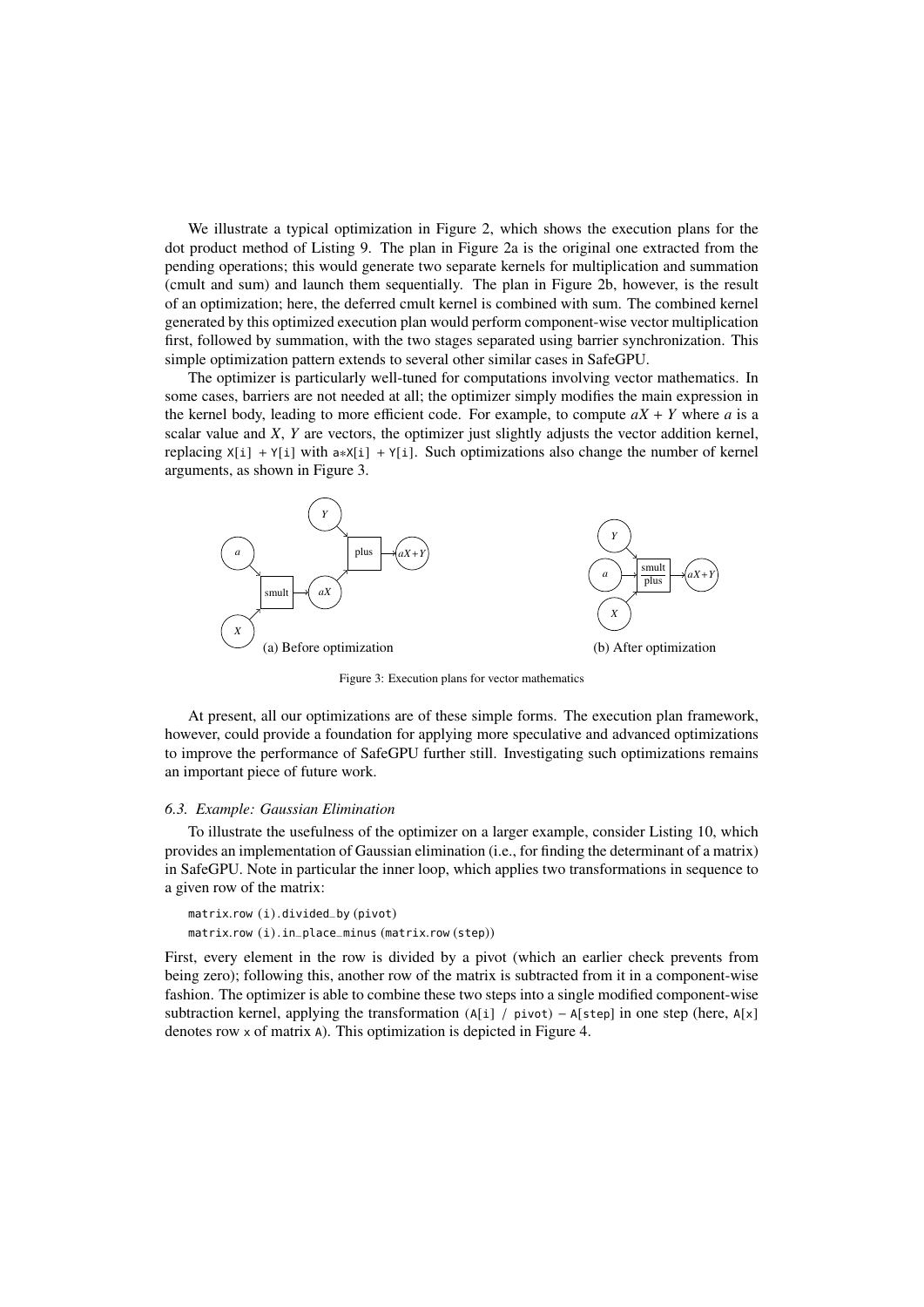```
gauss_determinant (matrix: G_MATRIX[DOUBLE]): DOUBLE
  r e q u i r e
    .<br>matrix.rows = matrix.columns
  local
    step, i: INTEGER
    pivot : DOUBLE
  do
    Result := 1
    from
      step := 0until
      step = matrix . rows
    loop
      pivot := matrix (step, step)Result := Result *
pivot
      if not double_approx_equals (pivot, 0.0) then
        matrix. row (step). divided_by (pivot)else
        step := matrix.rows
      end
      from
        i := step + 1until
        i = matrix . rows
      loop
         pivot := matrix (i, step)<br>if not double_approx_equals (pivot, 0.0) then
           matrix. row (i). divided_by (pivot)matrix. row (i).in_\texttt{place\_minus} (matrix. row (step))end
        i := i + 1end
      step := step + 1end
  end
```
Listing 10: Gaussian elimination in SafeGPU for Eiffel



Figure 4: Execution plans for the inner loop of Gaussian elimination

# 7. Evaluation

To evaluate SafeGPU, we prepared a set of benchmark problems to solve on the GPU, each with functionally equivalent implementations in sequential Eiffel, SafeGPU for Eiffel, and raw CUDA in C++. To establish a baseline, we covered some problems that have well-established implementations available in the NVIDIA SDK, such as vector addition and matrix multipli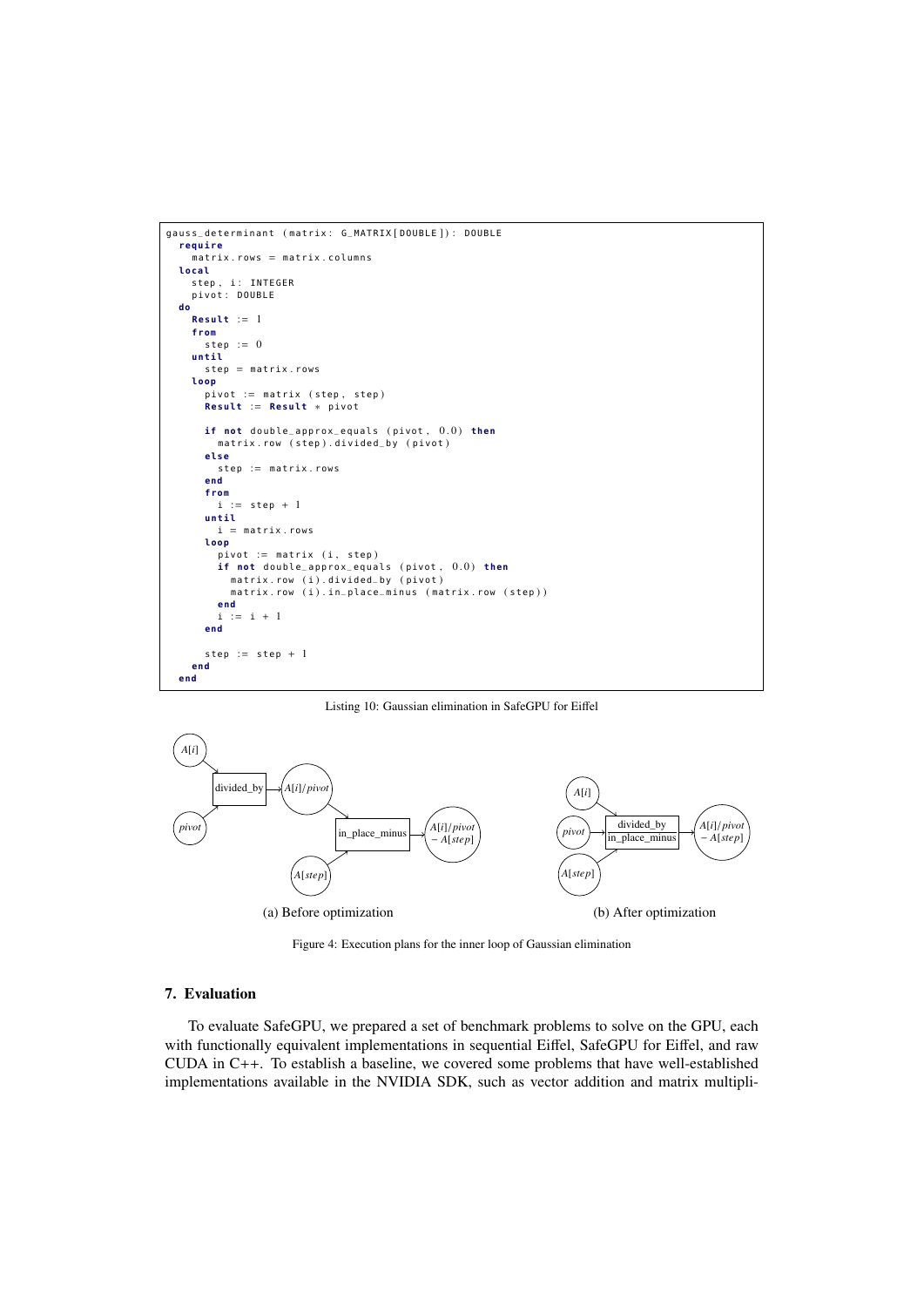cation. Beyond this baseline, we also considered larger examples constructed by chaining the primitive operations of our library, such as Gaussian elimination and quicksort. Across our benchmark set, we made three different comparisons (which we expand upon in the following subsections):

- 1. the performance of SafeGPU against CUDA and sequential Eiffel;
- 2. the conciseness of SafeGPU against sequential Eiffel;
- 3. the performance overhead of runtime contract checking in SafeGPU against checking traditional sequential contracts in Eiffel.

The six benchmark programs we considered were vector addition, dot product, matrix multiplication, Gaussian elimination, quicksort, and matrix transposition. We implemented the benchmarks ourselves for SafeGPU and sequential Eiffel (both with contracts, wherever possible). We did not implement but rather relied on a selection of sources for the plain CUDA code: vector addition and matrix multiplication were taken from the NVIDIA SDK; dot product and quicksort were adapted from code in the same repository; Gaussian elimination came from a parallel computing research project [26]; and finally, matrix transposition came from a post [27] on NVIDIA's Parallel Forall blog.

The SafeGPU implementation and all the benchmarks are available to download online [17]. Listings for the SafeGPU implementations of quicksort and Gaussian elimination are also provided in this paper (Listings 3 and 10, respectively).

We remark that we use our principal, Eiffel implementation of SafeGPU in these experiments, given that at the time of writing, our C# port remains an early prototype. Given the (intended) similarities of the two implementations, any significant differences in performance might bring about some interesting insights into language-specific overheads (but would not otherwise affect the investigation here, which asks whether one *can* provide the functionality of SafeGPU in some object-oriented library without paying a large price in performance).

# *7.1. Performance*

The primary goal of our first experiment was to assess the performance overhead caused by SafeGPU's higher level of abstraction. To measure this, we compared the execution times of benchmarks in SafeGPU against those in plain CUDA for increasingly large sizes of input. Furthermore, we compared our benchmarks against functionally equivalent solutions in sequential Eiffel, allowing us to ascertain the input sizes necessary for GPU solutions to outperform them. We remark that since performance was the focus of this first experiment, runtime contract checking was completely disabled across all benchmarks.

All experiments were performed on the following hardware: Intel Core i7 8 cores, 2.7 GHz; NVIDIA QUADRO K2000M (2 GB memory, compute capability 3.0). In our measurements, we are reporting wall time. Furthermore, we measure only the relevant part of the computation, omitting the time it takes to generate the inputs.

The results of our performance comparison are presented in Figure 5. The problem size (*x*axis) is defined for both vectors and matrices as the total number of elements they contain (our benchmarks use only square matrices, hence the number of rows or columns is always the square root). The times (*y*-axis) are given in seconds, and are the medians of ten runs.

While sequential Eiffel is faster than SafeGPU and plain CUDA on relatively small inputs (as expected, due to the overhead of launching the GPU), it is outperformed by both when the size of the data becomes large. This happens particularly quickly for the non-linear algorithm (e) in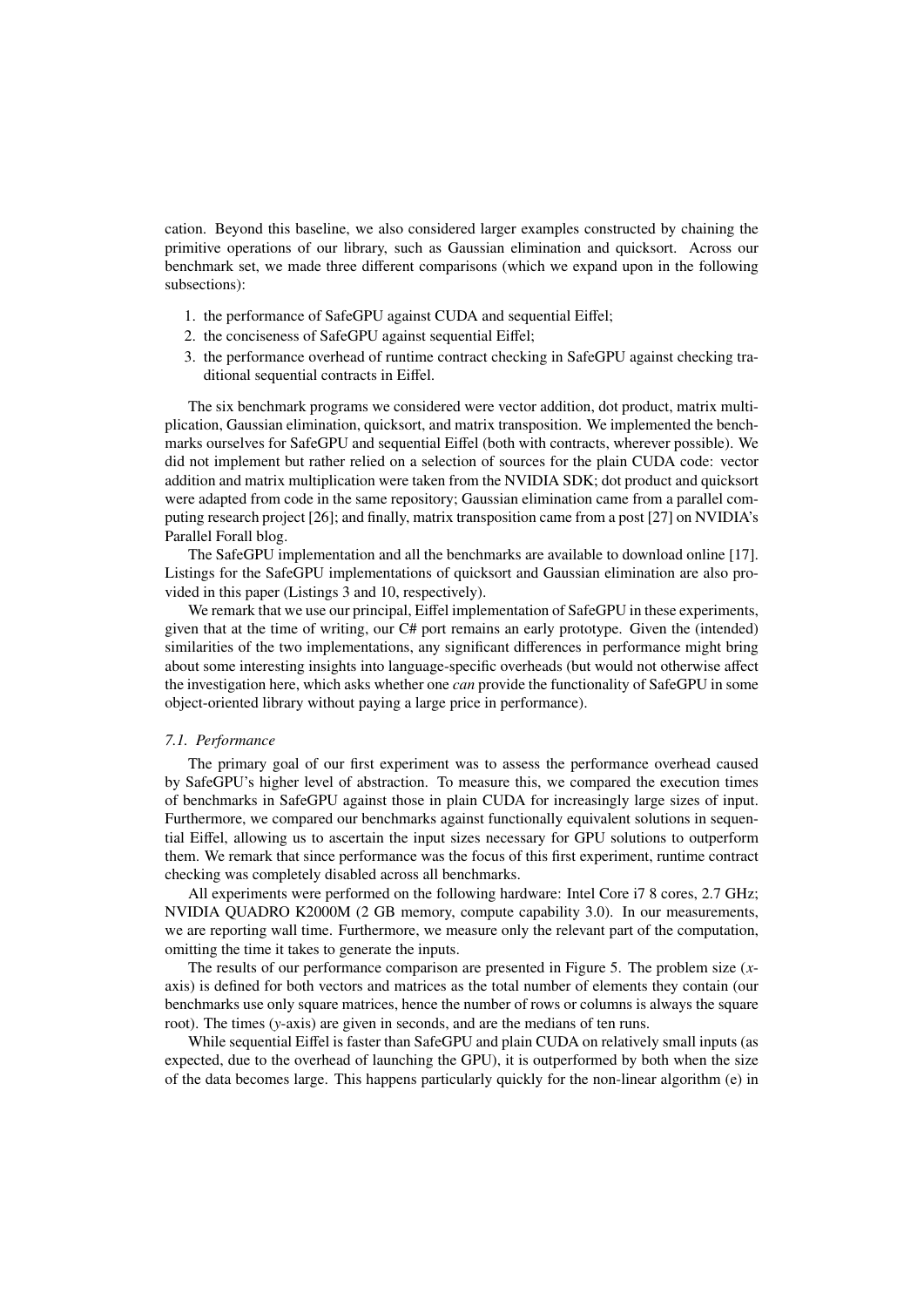comparison to the others. For matrix-matrix multiplication and Gaussian elimination, sequential Eiffel took far too long to terminate on inputs of size  $10<sup>7</sup>$  and above, and hence these data points are omitted.

Across most of the six benchmarks, the performance of SafeGPU is very close to that of plain CUDA, adding support to our argument that using our library does not lead to performance incommensurate with that of handwritten CUDA code. The Gaussian elimination benchmark displays the largest difference between SafeGPU and plain CUDA, on inputs of size 10<sup>6</sup> and above. This is due to the need for the SafeGPU implementation to use nested loops, which have the effect of additional kernel launches. This could be addressed in the future by API extensions, or the introduction of more speculative optimization strategies designed for loops. Note that in some benchmarks (especially on smaller inputs), SafeGPU sometimes slightly outperforms plain CUDA, which we believe is due to differences between the memory managers of Eiffel and C++.

## *7.2. Code Size*

The goal of our second experiment was to assess the conciseness of SafeGPU programs. To measure this, we compared the lines of code (LOC) required for the main methods of these programs (and any auxiliary methods) against the LOC of functionally equivalent sequential Eiffel methods. Note that we do not compare against plain CUDA programs, because this is not a particularly interesting comparison to make: it is known that higher-level languages are more compact than those at the C/C++ level of abstraction [28], and CUDA programs in particular are dominated by explicit memory management that is not visible in SafeGPU or Eiffel. Our CUDA benchmarks are typically around 200 LOC code long (and sometimes more).

Our results are presented in Table 6. The programs written using our library are quite concise (as expected for a high-level API); more interestingly, they are more compact than traditional sequential Eiffel programs. This difference is explained by the usage of looping constructs. In sequential Eiffel, loops are frequently used to implement the benchmarks. With SafeGPU, however, loops are often avoided due to the presence of bulk operations in the API, i.e., operations that apply function abstractions to all the data present in a collection. We should note that this is not always the case, as loops were required to implement the library version of the Gaussian elimination benchmark.

We remark that while these results suggest that SafeGPU programs are more compact, we do not yet know whether typical programmers can write them more productively. In future work, we would like to perform a study on users themselves in order to determine whether the abstractions and programming style of our approach allow for users to write programs productively, regardless of their conciseness.

# *7.3. Contract Overhead*

The goal of our final experiment was to compare the cost of checking SafeGPU contracts on the GPU against the cost of checking traditional sequential Eiffel contracts. To allow a more finegrained comparison, we measured the contract checking overhead in three different modes: (1) preconditions only; (2) pre- and postconditions only; and finally, (3) full contract checking, i.e., additionally checking class invariants at method entry and exit points. Note that our SafeGPU benchmarks were annotated only with pre- and postconditions; invariants, however, are present in the core Eiffel libraries that were required to implement the sequential programs (these libraries also include some additional pre- and postconditions, making a full like-for-like comparison with SafeGPU challenging). Across the benchmarks and for increasingly large sizes of input,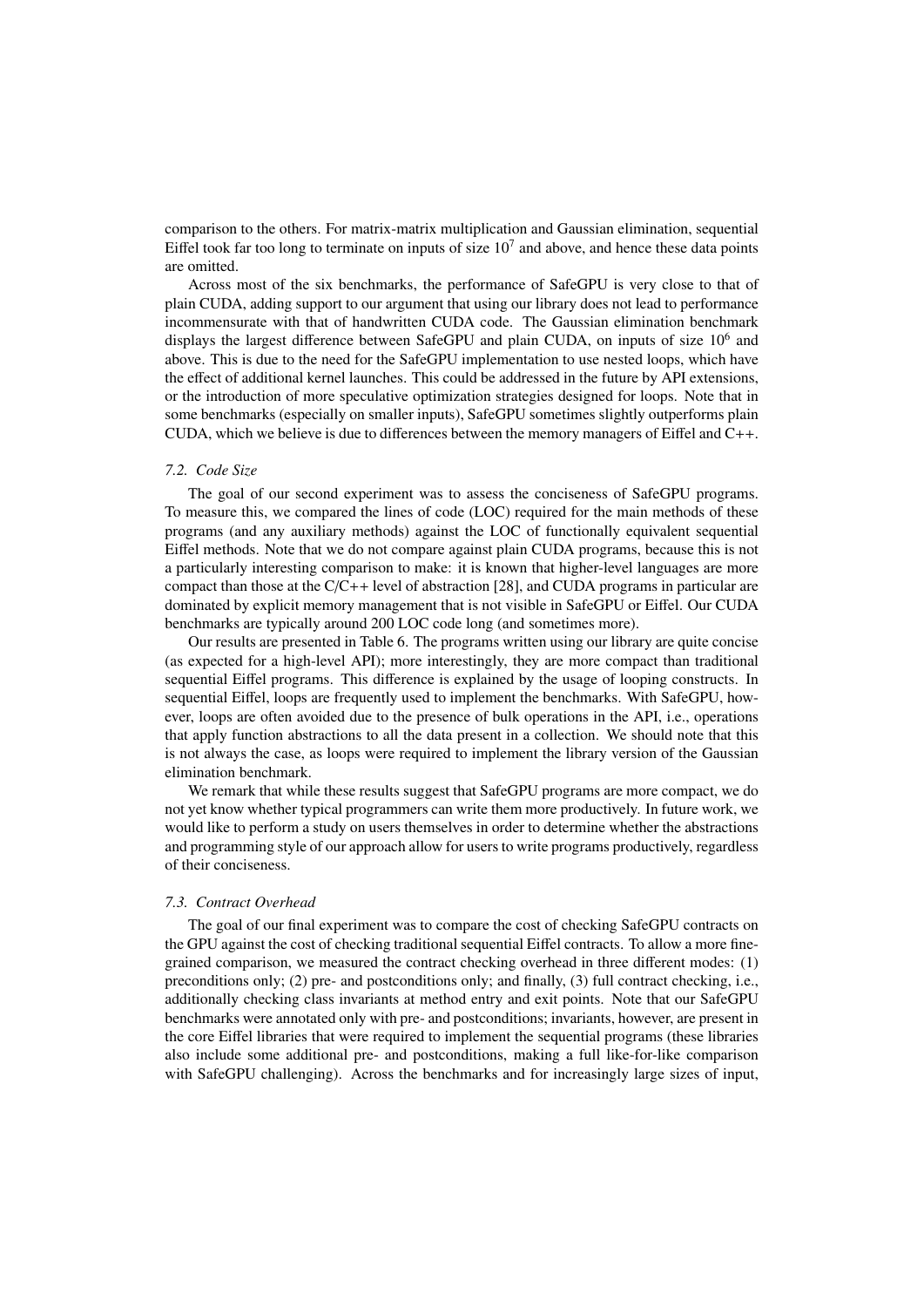

Figure 5: SafeGPU performance evaluation  $(x$ -axis: input size in no. of elements) Figure 5: SafeGPU performance evaluation (*x*-axis: input size in no. of elements)<br>
SafeGPU performance evaluation (*x*-axis: input size in no. of elements)<br>
SafeGPU performance evaluation (*x*-axis: input size in no. of e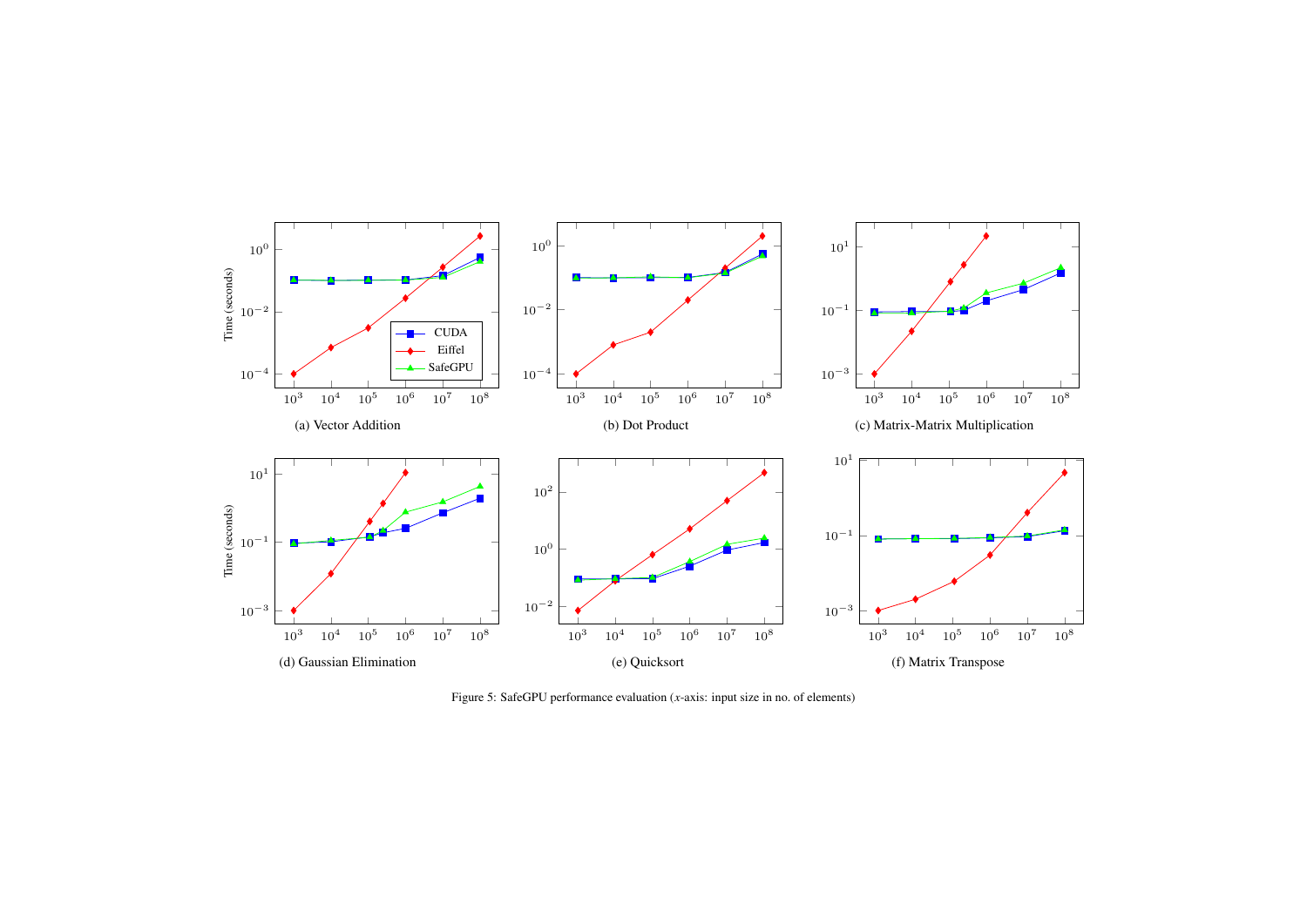# Table 6: LOC comparison

| problem                      | Eiffel | SafeGPU | ratio |
|------------------------------|--------|---------|-------|
| Vector Addition              | 18     | 8       | 2.3   |
| Dot Product                  | 16     | 6       | 2.7   |
| Matrix-Matrix Multiplication | 32     | 6       | 53    |
| <b>Gaussian Elimination</b>  | 98     | 47      | 2.1   |
| <b>Ouicksort</b>             | 63     | 22      | 2.9   |
| Matrix Transpose             | 27     | 8       | 34    |

# Table 7: Contract checking overhead comparison

| problem                      |              | $10^{3}$ |         |        | 10 <sup>4</sup> |        | $10^{5}$<br>$10^{6}$ |        |                   | $10^{7}$                 |         | $10^{8}$                 |         |
|------------------------------|--------------|----------|---------|--------|-----------------|--------|----------------------|--------|-------------------|--------------------------|---------|--------------------------|---------|
|                              |              | Eiffel   | SafeGPU | Eiffel | SafeGPU         | Eiffel | SafeGPU              | Eiffel | SafeGPU           | Eiffel                   | SafeGPU | Eiffel                   | SafeGPU |
| Vector Addition              | pre          | 1.00     | 0.92    | 1.42   | 0.96            | 3.50   | 0.96                 | 3.92   | 0.95              | 3.98                     | 1.02    | 4.12                     | 1.06    |
|                              | $pre &$ post | .00      | 0.92    | 1.42   | 0.96            | 3.66   | 0.96                 | 3.93   | 0.95              | 3.98                     | 1.02    | 4.29                     | 1.06    |
|                              | full         | .00      | 0.92    | 2.86   | 0.96            | 7.00   | 0.96                 | 7.81   | 0.95              | 7.82                     | 1.02    | 7.97                     | 1.06    |
| Dot Product                  | pre          | 1.00     | 1.02    | 1.25   | 0.99            | 4.00   | 0.97                 | 3.95   | $1.\overline{01}$ | 4.00                     | 1.10    | 4.01                     | 0.95    |
|                              | $pre &$ post | .00      | 1.02    | 1.25   | 0.99            | 4.00   | 0.97                 | 3.95   | 1.01              | 4.15                     | 1.10    | 4.10                     | 0.98    |
|                              | full         | .00      | 1.02    | 1.88   | 0.99            | 7.25   | 0.97                 | 7.33   | 1.01              | 7.46                     | 1.10    | 7.48                     | 0.98    |
| Matrix-Matrix Multiplication | pre          | 4.00     | 1.05    | 4.47   | 1.01            | 4.55   | 0.99                 | 4.54   | 0.99              | $\overline{\phantom{a}}$ |         | $\overline{\phantom{a}}$ |         |
|                              | $pre &$ post | 4.00     | 1.05    | 4.47   | 1.01            | 4.59   | 0.99                 | 4.57   | 0.99              | $\overline{\phantom{a}}$ |         |                          |         |
|                              | full         | 5.00     | 1.05    | 6.73   | 1.01            | 6.79   | 1.01                 | 6.76   | 0.99              | ٠                        |         |                          |         |
| <b>Gaussian Elimination</b>  | pre          | 2.22     | 0.99    | 4.50   | 0.97            | 4.70   | 1.01                 | 4.71   | 1.01              | $\overline{\phantom{a}}$ |         |                          |         |
|                              | $pre &$ post | 2.77     | 0.99    | 4.50   | 0.97            | 4.70   | 1.04                 | 4.73   | 1.09              | $\overline{\phantom{a}}$ |         | -                        |         |
|                              | full         | 4.44     | 0.99    | 6.67   | 0.97            | 6.96   | 1.04                 | 6.96   | 1.09              | $\overline{\phantom{a}}$ |         | $\overline{\phantom{a}}$ |         |
| pre<br>Quicksort<br>full     |              | 2.14     | 1.02    | 2.26   | 1.05            | 2.64   | 1.00                 | 3.03   | 1.01              | 3.03                     | 1.02    | ٠                        |         |
|                              | $pre &$ post | 2.28     | 1.02    | 2.27   | 1.05            | 2.70   | 1.02                 | 3.02   | 1.07              | 3.04                     | 1.08    |                          |         |
|                              |              | 3.64     | 1.02    | 4.14   | 1.05            | 5.07   | 1.02                 | 6.38   | 1.07              | 6.49                     | 1.09    |                          |         |
| Matrix Transposition         | pre          | 2.00     | 1.05    | 2.06   | 1.01            | 2.40   | 1.02                 | 3.71   | 1.01              | 3.86                     | 1.02    | 4.02                     | 1.01    |
|                              | $pre &$ post | 2.00     | 1.05    | 2.06   | 1.01            | 2.40   | 1.03                 | 3.96   | 1.11              | 4.05                     | 1.12    | 4.27                     | 1.14    |
|                              | full         | 4.15     | 1.03    | 5.60   | 1.01            | 6.10   | 1.03                 | 7.88   | 1.10              | 8.12                     | 1.12    | 10.44                    | 1.13    |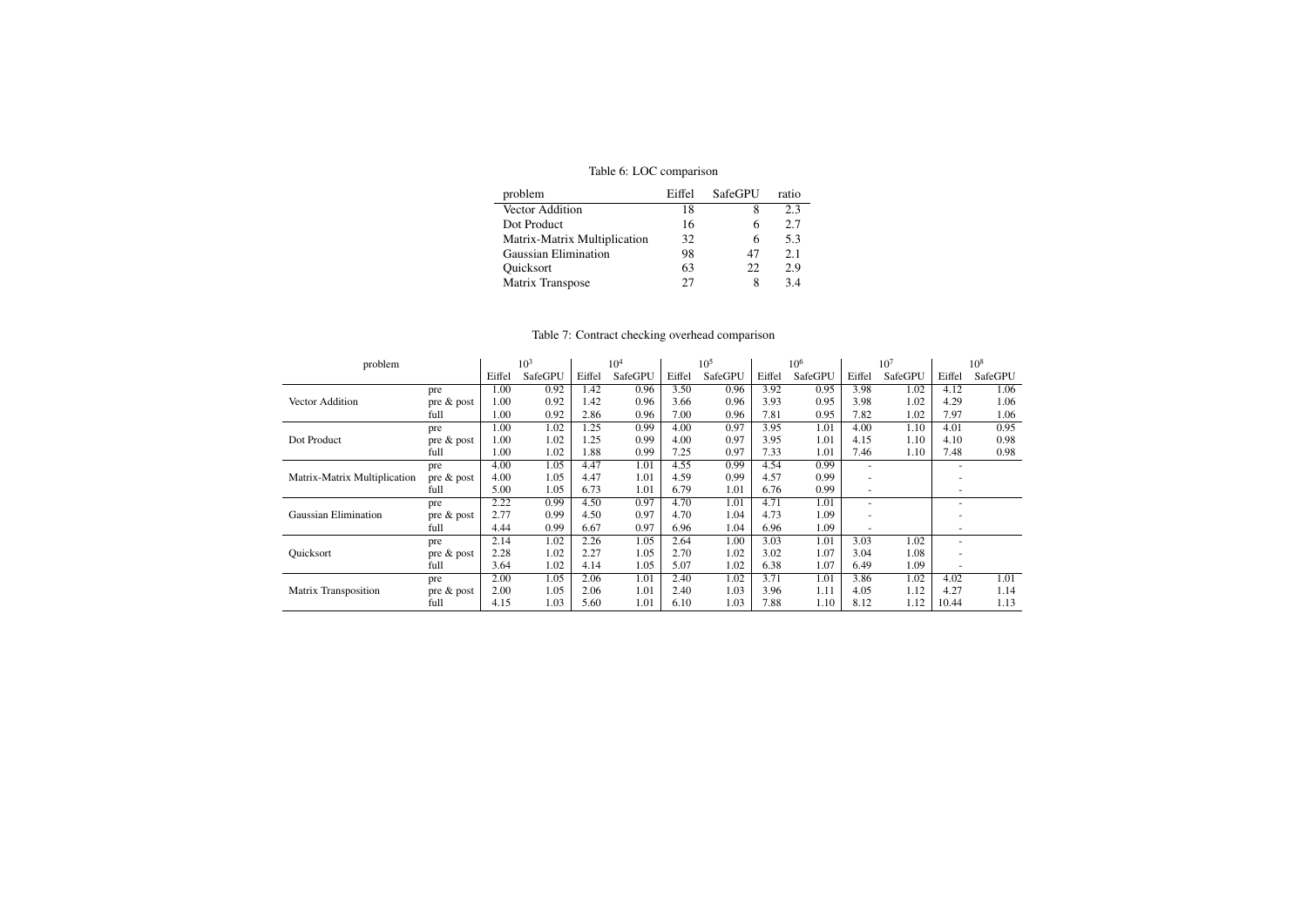we computed ratios expressing the performance overhead resulting from enabling each of these three modes against no contract checking at all. The ratios are based on medians of ten runs (an effect of using medians is that some ratios can be less than 1).

Our data is presented in Table 7, where a ratio *X* can be interpreted as meaning that the program was *X* times slower with the given contract checking mode enabled. The comparison was unable to be made for some benchmarks with the largest inputs (indicated by dashes), as it took far too long for the sequential Eiffel programs to terminate. We remark that vector addition, dot product, and matrix-matrix multiplication have only scalar contracts; Gaussian elimination, quicksort, and matrix transposition have a combination of both scalar and range contracts (see Section 4 for their definitions).

There is an encouraging difference between the contract-checking overhead in sequential Eiffel and SafeGPU: while the former cannot maintain reasonable contract performance on larger inputs (the average slowdown for the "full" mode across benchmarks with input size  $10<sup>6</sup>$ , for example, is 7.19), SafeGPU has for the most part little-to-no overhead. Disabling invariantchecking leads to improvements for sequential Eiffel (which, unlike SafeGPU, relies on invariantequipped library classes), but the average slowdown is still significant (now 4.03, for input size 10<sup>6</sup>). Across these benchmarks, postcondition checking adds little overhead to sequential Eiffel above checking preconditions only (which has an average slowdown of 3.98 for input size 10<sup>6</sup>).<br>SafeGPLI performs consistently well in all modes of the experiment, with slowdown close to 1 SafeGPU performs consistently well in all modes of the experiment, with slowdown close to 1 across the first three benchmarks. The other three benchmarks perform similarly for precondition checking, but as they include more elaborate postconditions (e.g., "the vector is sorted"), checking both pre- and postconditions can lead to a small slowdown on large data (1.14 in the worst case for this experiment). Overall, the results lend support to our claim that SafeGPU contracts can be monitored at runtime without diminishing the performance of the program, even with large amounts of data. Unlike sequential Eiffel programs, contract checking need not be limited to periods of debugging.

# 8. Related Work

There is a vast and varied literature on general-purpose computing with GPUs. We review a selection of it, focusing on work that particularly relates to the overarching themes of SafeGPU: the *generation* of low-level GPU kernels from higher-level programming abstractions, and the *correctness* of the kernels to be executed.

#### *8.1. GPU Programming and Code Generation*

At the C++ level of abstraction, there are a number of algorithmic skeleton and template frameworks that attempt to hide the orchestration and synchronization of parallel computation. Rather than code it directly, programmers express the computation in terms of some well-known patterns (e.g., map, scan, reduce) that capture the parallel activities implicitly. SkePU [5], Muesli [6], and SkelCL [9] were the first algorithmic skeleton frameworks to target the deployment of fine-grained data-parallel skeletons to GPUs. While they do not support skeleton nesting for GPUs, they do provide the programmer with parallel container types (e.g., vectors, matrices) that simplify memory management by handling data transfers automatically. Arbitrary skeleton nesting is provided in FastFlow [7] (resp. Marrow [8]) for pipeline and farm (resp. pipeline, stream, loop), but concurrency and synchronization issues are exposed to the programmer. NVIDIA's C++ template library Thrust [29], in contrast, provides a collection of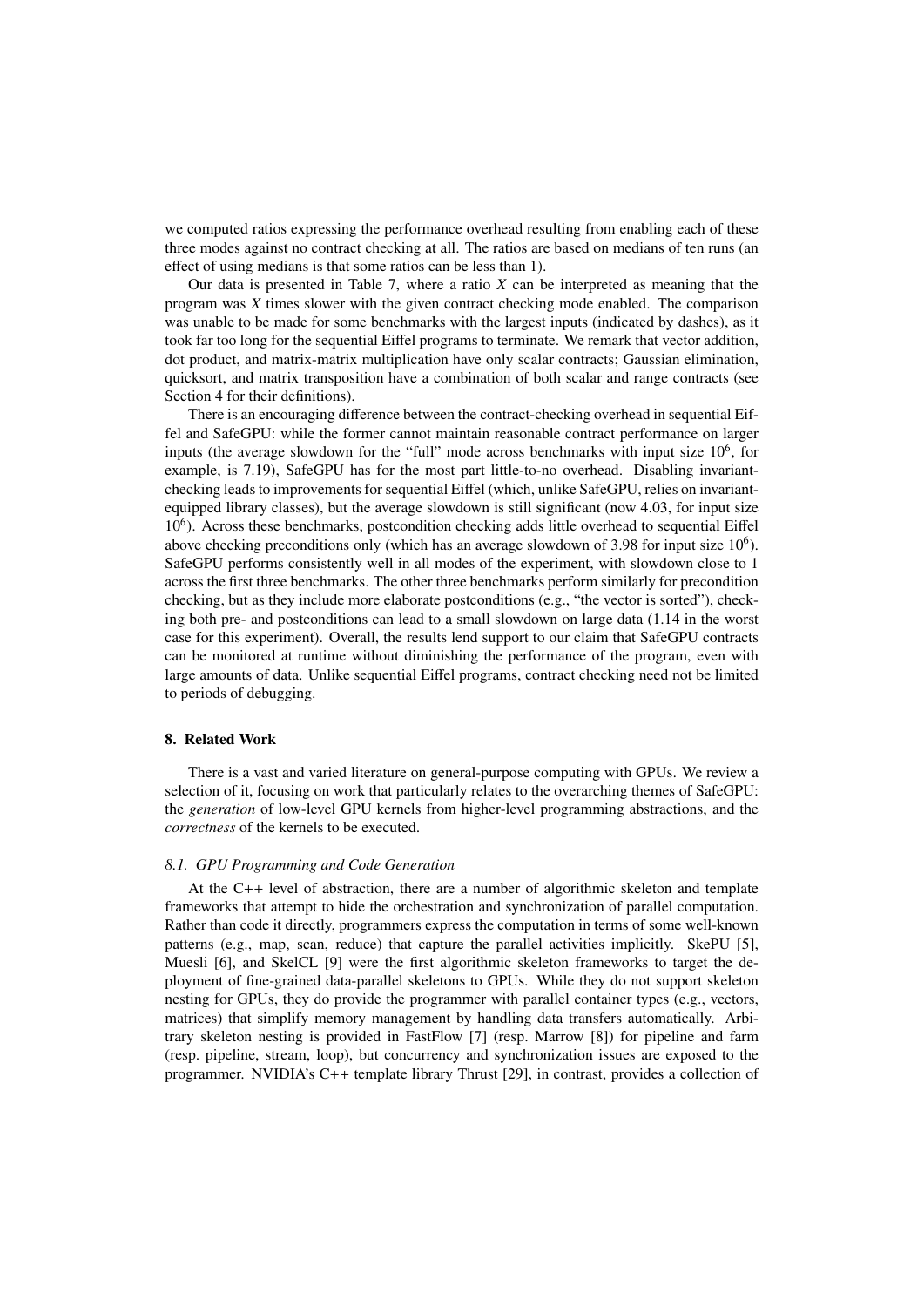data-parallel primitives (e.g., scan, sort, reduce) that can be composed to implement complex algorithms on the GPU. While similar in spirit to SafeGPU, Thrust lacks a number of its abstractions and container types; data can only be modeled by vectors, for example.

Higher-level programming languages benefit from a number of CUDA and OpenCL bindings (e.g., Java [22], Python [21]), making it possible for their runtimes to interact. These bindings typically stay as close to the original models as possible. While this allows for the full flexibility and control of CUDA and OpenCL to be integrated, several of the existing challenges are also inherited, along with the addition of some new ones; Java programmers, for example, must manually translate complex object graphs into primitive arrays for use in kernels. Rootbeer [15], implemented on top of CUDA, attempts to alleviate such difficulties by automatically serializing objects and generating kernels from Java code. Programmers, however, must still essentially work in terms of threads—expressed as special kernel classes—and are responsible for instantiating and passing them on to the Rootbeer system for execution on the GPU.

There are several dedicated languages and compilers for GPU programming. Lime [10] is a Java-compatible language equipped with high-level programming constructs for task, data, and pipeline parallelism. The language allows programmers to code in a style that separates computation and communication, and does not force them to explicitly partition the parts of the program for the CPU and the parts for the GPU. CLOP [13] is an embedding of OpenCL in the D language, which uses the standard facilities of D to generate kernels at compile-time. Programmers can use D variables directly in embedded code, and special constructs for specifying global synchronization patterns. The CLOP compiler then generates the appropriate boilerplate code for handling data transfers, and uses the patterns to produce efficient kernels for parallel computations. Nikola [12] is an embedding of an array computation language in Haskell, which compiles to CUDA and (like SafeGPU) handles data transfer and other low-level details automatically. Other languages are more domain-specific: StreamIt [30], for example, provides high-level abstractions for stream processing, and can be compiled to CUDA code via streaming-specific optimizations [11]; and VOBLA [31], a domain-specific language (DSL) for programming linear algebra libraries, restricts what the programmer can write, but generates highly optimized OpenCL code for the domain it supports. Finally, Delite [32] is a compiler framework for developing embedded DSLs themselves, providing common components (e.g., parallel patterns, optimizations, code generators) that can be re-used across DSL implementations, and support for compiling these DSLs to both CUDA and OpenCL.

A key distinction of SafeGPU is the fact that GPGPU is offered to the programmer without forcing them to switch to a dedicated language in the first place: both the high-level API and the CUDA binding are made available through a library, and without need for a special-purpose compiler. Firepile [14] is a related library-oriented approach for Scala, in which OpenCL kernels are generated using code trees constructed from function values at runtime. Firepile supports objects, higher-order functions, and virtual methods in kernel functions, but does not support programming at the same level of abstraction as SafeGPU: barriers and the GPU grid, for example, are exposed to developers.

#### *8.2. Correctness of GPU Kernels*

To our knowledge, SafeGPU is the first GPU programming approach to integrate the specification and runtime monitoring of functional properties directly at the level of an API. Other work addressing the correctness of GPU programs has tended to focus on analyzing and verifying kernels themselves, usually with respect to concurrency faults (e.g., data races, barrier divergence).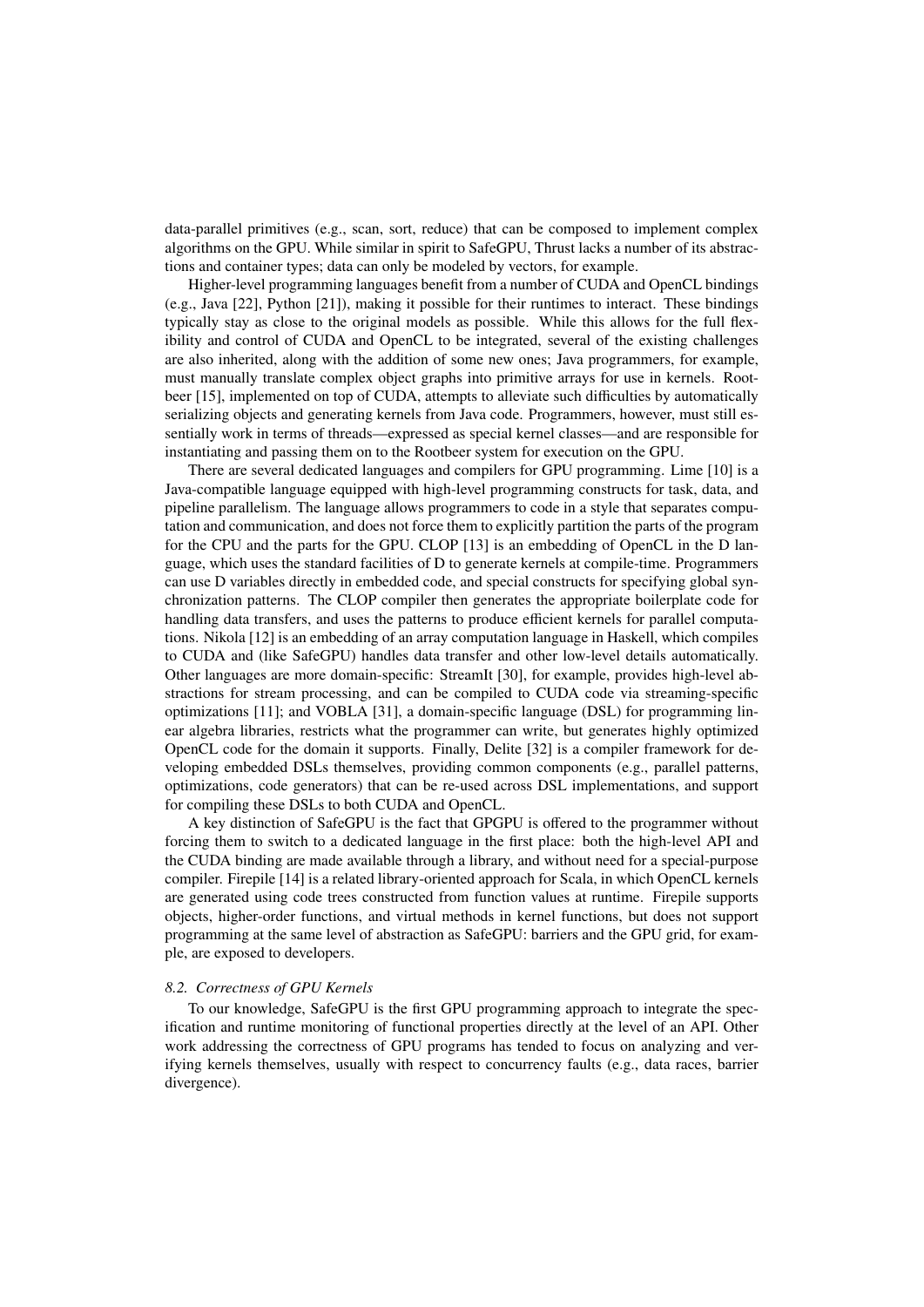PUG [33] and GPUVerify [34, 35] are examples of static analysis tools for GPU kernels. The former logically encodes program executions and uses an SMT solver to verify the absence of faults such as data races, incorrectly synchronized barriers, and assertion violations. The latter tool verifies race- and divergence-freedom using a technique based on tracking reads and writes in shadow memory, encoded in Boogie [36].

Blom et al. [37] present a logic for verifying both data race freedom and functional correctness of GPU kernels in OpenCL. The logic is inspired by permission-based separation logic: kernel code is annotated with assertions expressing both their intended functionality, as well as the resources they require (e.g., write permissions for particular locations).

Other tools seek to show the presence of data races, rather than verify their absence. Examples include GKLEE [38] and KLEE-CL [39], both based on dynamic symbolic execution.

#### 9. Conclusion

We presented SafeGPU: a contract-based, modular, and efficient approach for library-based GPGPU in object-oriented languages, demonstrated through a prototype implementation for Eiffel and an initial port for C#. The techniques of deferred execution and execution plan optimization helped to keep the library performance on par with raw CUDA solutions. Unlike CUDA programs, SafeGPU programs are concise and equipped with contracts, thereby contributing to program safety. We also found that GPU-based contracts can largely avoid the overhead of assertion checking. In contrast to classical, sequential contracts, it is feasible to monitor them outside of periods of debugging: data size is not an issue anymore.

This work can be extended in a variety of directions. In the current implementation, the optimizer is tailored to linear algebra and reduction/scan problems. Global optimizations could be introduced, such as changing the order of operations, or handling loops in a more efficient way. Furthermore, as shown in Section 7, GPU computing is not yet fast enough on "small" data sets. This could be resolved by introducing a hybrid computing model, in which copies of data are maintained on both the CPU and GPU. This could allow for switching between CPU and GPU executions depending on the runtime context.

To provide better support for task parallelism, SafeGPU could be integrated with a threadbased library. We could also investigate the integration of SafeGPU with a higher-level concurrency model, such as Eiffel's SCOOP [40], which provides contract-based and transaction-like reasoning over concurrent and distributed [41] objects.

There is a need to evaluate SafeGPU further on a broader set of benchmarks, to gain a better understanding of where the library is useful and where further research is necessary. We also plan to investigate its use in larger case studies, in particular, applying the library to speed up embarrassingly-parallel evolutionary algorithms used in test data generation (as outlined in [42]).

Finally, in the work presented, we focused on single-GPU systems. In practice, however, multi-GPU systems are becoming increasingly ubiquitous. Integrating (and thus benefiting from) multiple accelerator devices in future versions of the SafeGPU approach is hence a particularly important item of future work. Multi-accelerator systems (possibly from different manufacturers, with different computing capabilities) bring a a range of new challenges. How do you, for example, distribute your computations? Simply transferring your data—as we did—to a single-GPU system is no longer sufficient. How do you manage the load? How do you deal with data dependencies across several devices? And how do you choose the best device for the current (sub-)problem?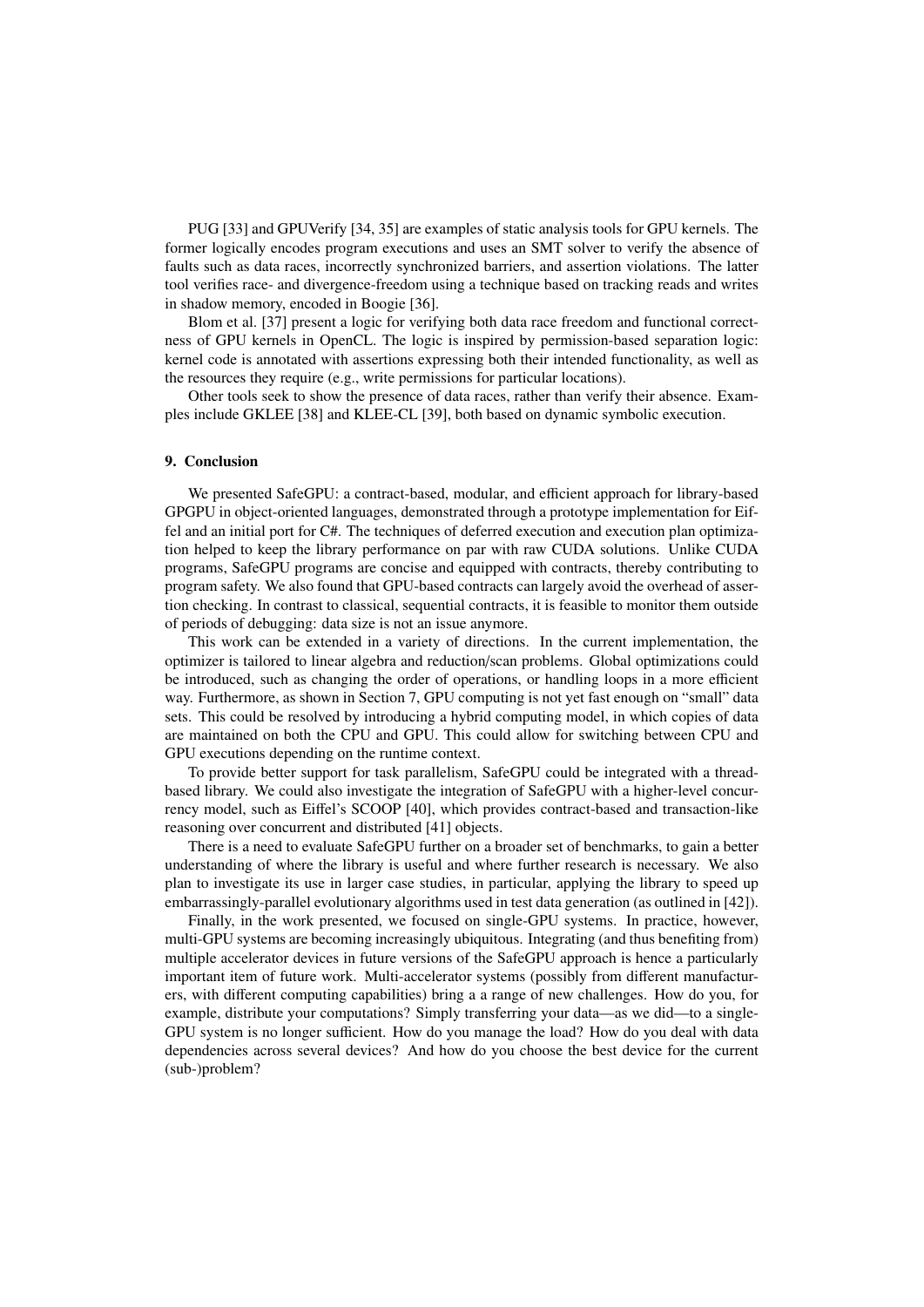A possible pathway to supporting multi-GPU systems is to work with "data chunks", representing parts of the original data. This would also allow for the processing of data arrays that are too large for just a single device. Working with chunks, however, requires a more complex orchestration of computations: the framework must carefully manage partial transfers, assemble data back from chunks, attempt to avoid inter-chunk data dependencies, and manage the balance of work across devices (solutions to such challenges might take inspiration from existing research in the setting of distributed computing). Furthermore, chunked data and multi-GPU systems might lead to a new class of kernel optimizations not possible in the current setting of single-GPU systems.

*Acknowledgements.* We thank the anonymous referees of GPCE '15 and COMLAN for their comments and criticisms, which helped to improve the final version of this paper. This work has been supported in part by ERC Grant CME #291389.

# References

- [1] NVIDIA: GPU Applications, http://www.nvidia.com/object/gpu-applications.html (accessed: Jun. 2016).
- [2] S. Yoo, M. Harman, S. Ur, GPGPU test suite minimisation: search based software engineering performance improvement using graphics cards, Empirical Software Engineering 18 (3) (2013) 550–593.
- [3] NVIDIA: CUDA Parallel Computing Platform, http://www.nvidia.com/object/cuda\_home\_new.html (accessed: Jun. 2016).
- [4] Khronos OpenCL Working Group, The OpenCL specification: Version 1.2, https://www.khronos.org/ registry/cl/specs/opencl-1.2.pdf (2012).
- [5] J. Enmyren, C. W. Kessler, SkePU: A multi-backend skeleton programming library for multi-GPU systems, in: Proceedings of the 4th International Workshop on High-level Parallel Programming and Applications (HLPP '10), ACM, 2010, pp. 5–14.
- [6] S. Ernsting, H. Kuchen, Algorithmic skeletons for multi-core, multi-GPU systems and clusters, International Journal of High Performance Computing and Networking 7 (2) (2012) 129–138.
- [7] M. Goli, H. González-Vélez, Heterogeneous algorithmic skeletons for FastFlow with seamless coordination over hybrid architectures, in: Proceedings of the 21st Euromicro International Conference on Parallel, Distributed and Network-Based Processing (PDP '13), IEEE, 2013, pp. 148–156.
- [8] R. Marqués, H. Paulino, F. Alexandre, P. D. Medeiros, Algorithmic skeleton framework for the orchestration of GPU computations, in: Proceedings of the 19th International Conference on Parallel Processing (Euro-Par '13), Vol. 8097 of LNCS, Springer, 2013, pp. 874–885.
- [9] M. Steuwer, S. Gorlatch, SkelCL: Enhancing OpenCL for high-level programming of multi-GPU systems, in: Proceedings of the 12th International Conference on Parallel Computing Technologies (PaCT '13), Vol. 7979 of LNCS, Springer, 2013, pp. 258–272.
- [10] C. Dubach, P. Cheng, R. Rabbah, D. F. Bacon, S. J. Fink, Compiling a high-level language for GPUs: (via language support for architectures and compilers), in: Proceedings of the 33rd ACM SIGPLAN Conference on Programming Language Design and Implementation (PLDI '12), ACM, 2012, pp. 1–12.
- [11] A. H. Hormati, M. Samadi, M. Woh, T. Mudge, S. Mahlke, Sponge: Portable stream programming on graphics engines, in: Proceedings of the 16th International Conference on Architectural Support for Programming Languages and Operating Systems (ASPLOS '11), ACM, 2011, pp. 381–392.
- [12] G. Mainland, G. Morrisett, Nikola: Embedding compiled GPU functions in Haskell, in: Proceedings of the 3rd ACM SIGPLAN Symposium on Haskell (Haskell '10), ACM, 2010, pp. 67–78.
- [13] D. Makarov, M. Hauswirth, CLOP: A multi-stage compiler to seamlessly embed heterogeneous code, in: Proceedings of the 14th International Conference on Generative Programming: Concepts and Experiences (GPCE '15), ACM, 2015, pp. 109–112.
- [14] N. Nystrom, D. White, K. Das, Firepile: Run-time compilation for GPUs in Scala, in: Proceedings of the 10th International Conference on Generative Programming and Component Engineering (GPCE '11), ACM, 2011, pp. 107–116.
- [15] P. C. Pratt-Szeliga, J. W. Fawcett, R. D. Welch, Rootbeer: Seamlessly using GPUs from Java, in: Proceedings of the 14th International Conference on High Performance Computing and Communication & 9th International Conference on Embedded Software and Systems (HPCC-ICESS '12), IEEE, 2012, pp. 375–380.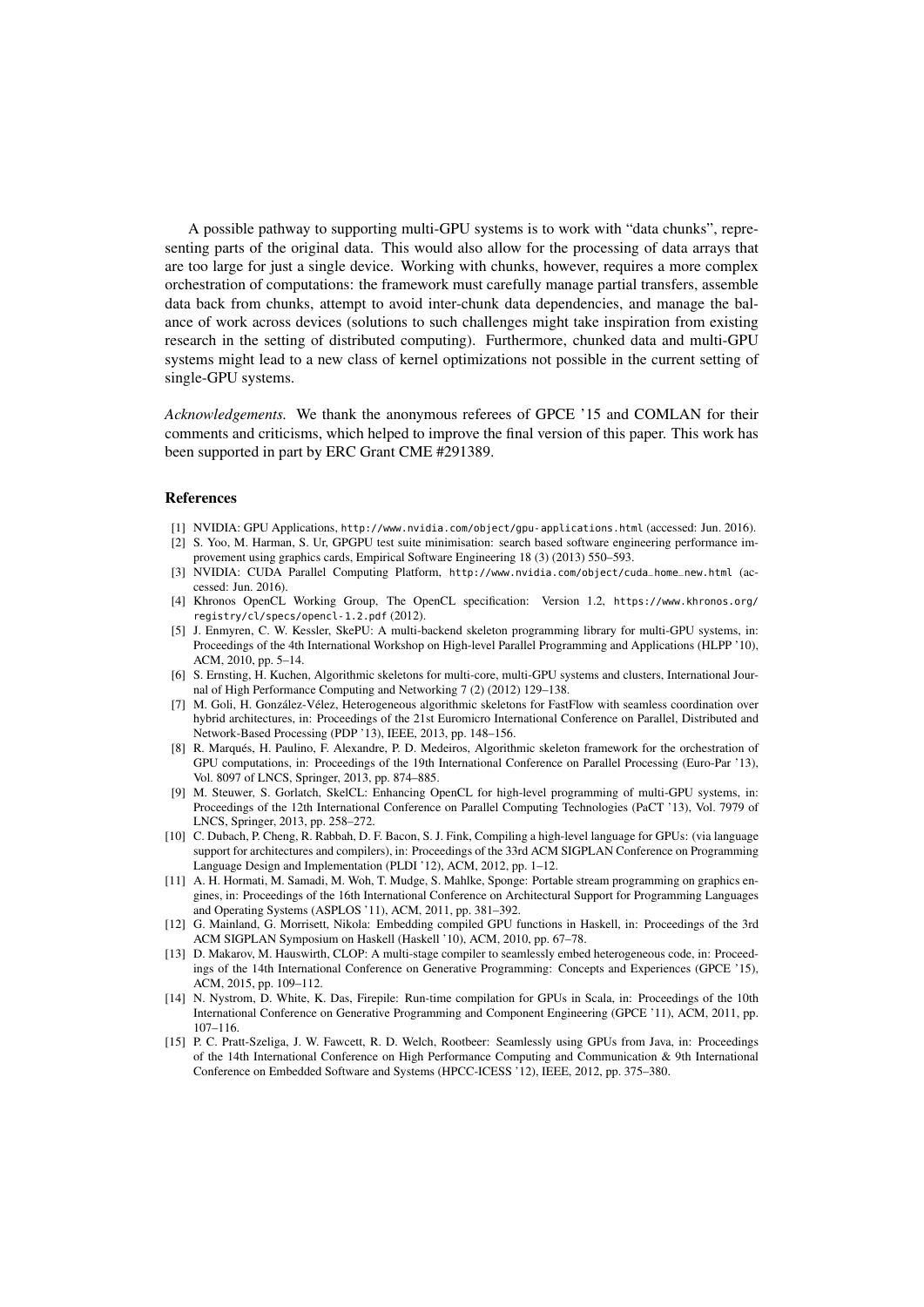- [16] T. Rompf, K. J. Brown, H. Lee, A. K. Sujeeth, M. Jonnalagedda, N. Amin, G. Ofenbeck, A. Stojanov, Y. Klonatos, M. Dashti, C. Koch, M. Püschel, K. Olukotun, Go meta! A case for generative programming and DSLs in performance critical systems, in: Proceedings of the 1st Summit on Advances in Programming Languages (SNAPL '15), Vol. 32 of LIPIcs, Schloss Dagstuhl - Leibniz-Zentrum fuer Informatik, 2015, pp. 238–261.
- [17] SafeGPU Repository, https://bitbucket.org/alexey\_se/eiffel2cuda.
- [18] B. Meyer, Object-Oriented Software Construction, 2nd Edition, Prentice-Hall, 1997.
- [19] Code Contracts, http://research.microsoft.com/en-us/projects/contracts/ (accessed: Jun. 2016).
- [20] A. Kolesnichenko, C. M. Poskitt, S. Nanz, B. Meyer, Contract-based general-purpose GPU programming, in: Proceedings of the 14th International Conference on Generative Programming: Concepts and Experiences (GPCE '15), ACM, 2015, pp. 75–84.
- [21] A. Klöckner, N. Pinto, Y. Lee, B. C. Catanzaro, P. Ivanov, A. Fasih, PyCUDA and PyOpenCL: A scripting-based approach to GPU run-time code generation, Parallel Computing 38 (3) (2012) 157–174.
- [22] Y. Yan, M. Grossman, V. Sarkar, JCUDA: A programmer-friendly interface for accelerating Java programs with CUDA, in: Proceedings of the 15th International Euro-Par Conference on Parallel Processing (Euro-Par '09), Vol. 5704 of LNCS, Springer, 2009, pp. 887–899.
- [23] L. Burdy, Y. Cheon, D. R. Cok, M. D. Ernst, J. R. Kiniry, G. T. Leavens, K. R. M. Leino, E. Poll, An overview of JML tools and applications, International Journal on Software Tools for Technology Transfer 7 (3) (2005) 212–232.
- [24] Expression Trees, https://msdn.microsoft.com/en-us/library/bb397951.aspx (accessed: Jun. 2016).
- [25] B. Stroustrup, The Design and Evolution of C++, Addison-Wesley, 1994.
- [26] Linear Algebra: Gaussian Elimination, http://www.cs.rutgers.edu/~venugopa/parallel\_summer2012/ge. html (accessed: Jun. 2016).
- [27] M. Harris, An efficient matrix transpose in CUDA C/C++, http://devblogs.nvidia.com/parallelforall/ efficient-matrix-transpose-cuda-cc/ (accessed: Jun. 2016).
- [28] S. Nanz, C. A. Furia, A comparative study of programming languages in Rosetta Code, in: Proceedings of the 37th International Conference on Software Engineering (ICSE '15), IEEE, 2015, pp. 778–788.
- [29] NVIDIA: CUDA Toolkit Documentation Thrust, http://docs.nvidia.com/cuda/thrust/ (accessed: Jun. 2016).
- [30] W. Thies, M. Karczmarek, S. P. Amarasinghe, StreamIt: A language for streaming applications, in: Proceedings of the 11th International Conference on Compiler Construction (CC '02), Vol. 2304 of LNCS, Springer, 2002, pp. 179–196.
- [31] U. Beaugnon, A. Kravets, S. van Haastregt, R. Baghdadi, D. Tweed, J. Absar, A. Lokhmotov, VOBLA: A vehicle for optimized basic linear algebra, in: Proceedings of the ACM SIGPLAN Conference on Languages, Compilers and Tools for Embedded Systems (LCTES '14), ACM, 2014, pp. 115–124.
- [32] A. K. Sujeeth, K. J. Brown, H. Lee, T. Rompf, H. Chafi, M. Odersky, K. Olukotun, Delite: A compiler architecture for performance-oriented embedded domain-specific languages, ACM Transactions on Embedded Computing Systems 13 (4s) (2014) 134.
- [33] G. Li, G. Gopalakrishnan, Scalable SMT-based verification of GPU kernel functions, in: Proceedings of the 18th ACM SIGSOFT International Symposium on Foundations of Software Engineering (FSE '10), ACM, 2010, pp. 187–196.
- [34] A. Betts, N. Chong, A. Donaldson, S. Qadeer, P. Thomson, GPUVerify: A verifier for GPU kernels, in: Proceedings of the 27th ACM International Conference on Object Oriented Programming Systems Languages and Applications (OOPSLA '12), ACM, 2012, pp. 113–132.
- [35] A. Betts, N. Chong, A. F. Donaldson, J. Ketema, S. Qadeer, P. Thomson, J. Wickerson, The design and implementation of a verification technique for GPU kernels, ACM Transactions on Programming Languages and Systems 37 (3) (2015) 10.
- [36] M. Barnett, B.-Y. E. Chang, R. DeLine, B. Jacobs, K. R. M. Leino, Boogie: A modular reusable verifier for objectoriented programs, in: Proceedings of the 4th International Symposium on Formal Methods for Components and Objects (FMCO '05), Vol. 4111 of LNCS, Springer, 2005, pp. 364–387.
- [37] S. Blom, M. Huisman, M. Mihelčić, Specification and verification of GPGPU programs, Science of Computer Programming 95 (2014) 376–388.
- [38] G. Li, P. Li, G. Sawaya, G. Gopalakrishnan, I. Ghosh, S. P. Rajan, GKLEE: Concolic verification and test generation for GPUs, in: Proceedings of the 17th ACM SIGPLAN Symposium on Principles and Practice of Parallel Programming (PPoPP '12), ACM, 2012, pp. 215–224.
- [39] P. Collingbourne, C. Cadar, P. H. J. Kelly, Symbolic crosschecking of data-parallel floating-point code, IEEE Transactions on Software Engineering 40 (7) (2014) 710–737.
- [40] S. West, S. Nanz, B. Meyer, Efficient and reasonable object-oriented concurrency, in: Proceedings of the 10th Joint Meeting of the European Software Engineering Conference and the ACM SIGSOFT Symposium on the Foundations of Software Engineering (ESEC/FSE '15), ACM, 2015, pp. 734–744.
- [41] M. Schill, C. M. Poskitt, B. Meyer, An interference-free programming model for network objects, in: Proceedings